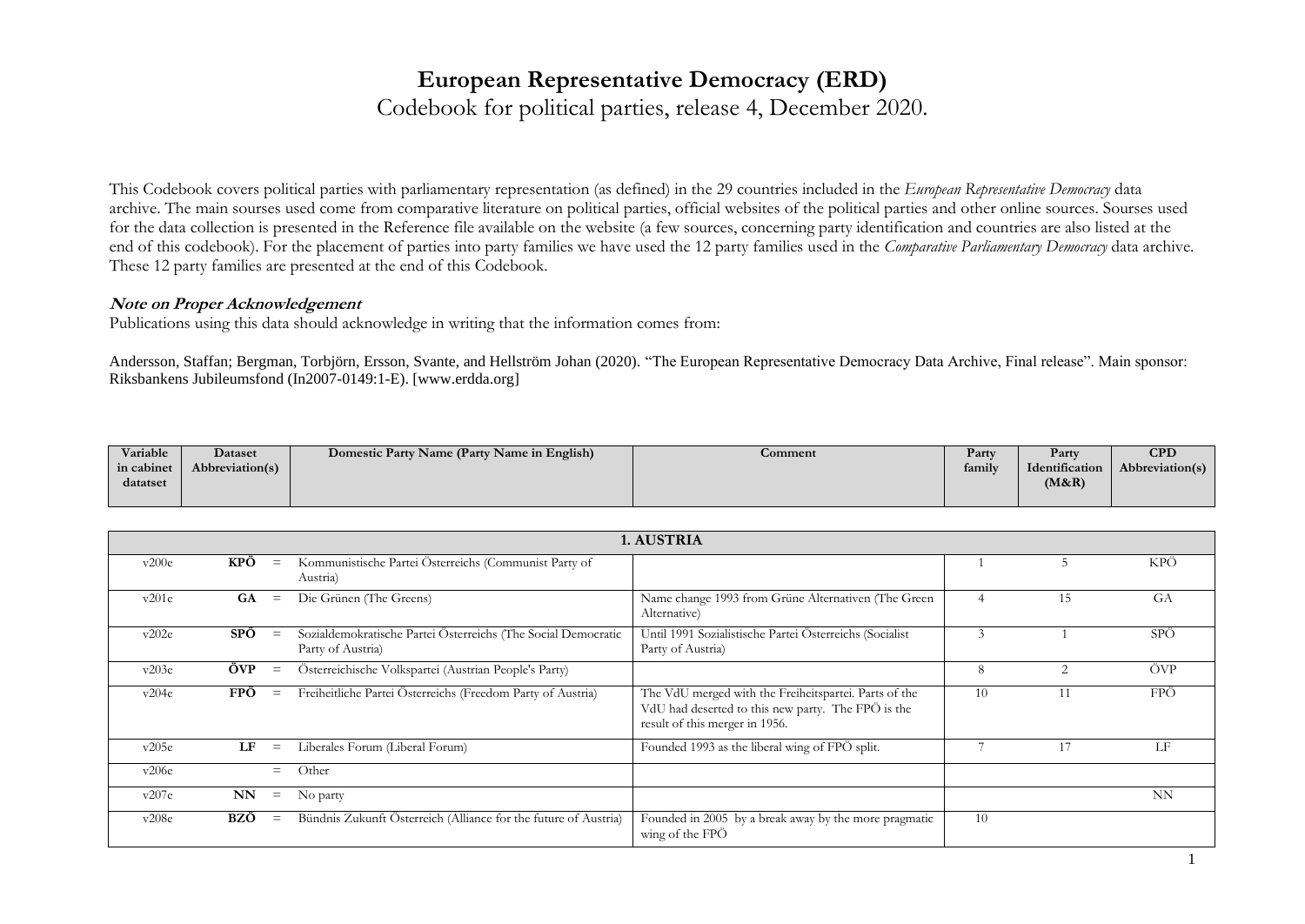|       | 2. BELGIUM             |          |                                                                                                                           |                                                                                                                                                                                                                                                                                                                                                                                                                                |                |                |            |  |  |  |  |
|-------|------------------------|----------|---------------------------------------------------------------------------------------------------------------------------|--------------------------------------------------------------------------------------------------------------------------------------------------------------------------------------------------------------------------------------------------------------------------------------------------------------------------------------------------------------------------------------------------------------------------------|----------------|----------------|------------|--|--|--|--|
| v200e | PCB/KPB                | $\equiv$ | Parti Communiste Belge/Kommunistische Partij van België<br>(Belgian Communist Party)                                      |                                                                                                                                                                                                                                                                                                                                                                                                                                | $\mathbf{1}$   | 10             | PCB/KPB    |  |  |  |  |
| v201e | PSB/BSP                | $\equiv$ | Belgische Socialistische Partij/Parti Socialiste Belge (Dutch and<br>French names of the unitary Belgian Socialist Party) | Before 1979                                                                                                                                                                                                                                                                                                                                                                                                                    | 3              | $\mathfrak{Z}$ | BSP/PSB    |  |  |  |  |
| v202e | SP                     | $\equiv$ | Socialistische Partij ([Flemish] Socialist Party)<br>Socialistische Partij - Anders (Spa)                                 | Known as the BSP (Belgische Socialistische Partij from<br>December 1978, when the unitary Socialist Party split.<br>From March 1980 it became SP.Changed name to Spa in<br>2001. Cartel with Spirit from the election in 2003. Spirit is<br>a split off from Volksunie 2001, in 2008 Spirit changed<br>name to Vlaams Progressieven (Flemish Progressives.                                                                     | $\overline{3}$ | 30             | SP         |  |  |  |  |
| v203e | <b>PS</b>              | $\, =$   | Parti Socialiste ([French-speaking] Socialist Party)                                                                      | Born with the split of the unitary Socialist Party in<br>december 1978                                                                                                                                                                                                                                                                                                                                                         | 3              | 31             | <b>PS</b>  |  |  |  |  |
| v204e | $\mathbf{A}$           | $=$      | $AGALEV = Anders Gaan Leven (Another way of living)$<br>Groen                                                             | Since 1982. Changed name in 2003 to Groen (Green)                                                                                                                                                                                                                                                                                                                                                                              | $\overline{4}$ | 27             | А          |  |  |  |  |
| v205e | E                      | $=$      | ECOLO = Ecologistes Confédérés pour l'Organisation de<br>Luttes Originales (Ecologist Party)                              | Since 1981                                                                                                                                                                                                                                                                                                                                                                                                                     | $\overline{4}$ | 26             | E          |  |  |  |  |
| v206e | $\mathbf{R}\mathbf{W}$ | $\equiv$ | Rassemblement Wallon (Walloon Rally)                                                                                      | Since 1969                                                                                                                                                                                                                                                                                                                                                                                                                     | 6              | 18             | <b>RW</b>  |  |  |  |  |
| v207e | <b>FDF</b>             | $\, =$   | Front Démocratique des Francophones (Democratic Front of<br>French-speakers)                                              | Since 1964. Since 1993, the party belongs to the PRL-<br>FDF Federation.                                                                                                                                                                                                                                                                                                                                                       | 6              | 14             | <b>FDF</b> |  |  |  |  |
| v208e | <b>CVP/PSC</b>         | $\, =$   | Christelijke Volkspartij/Parti Social-Chrétien (Dutch and<br>French names of the unitary Christian Democrat Party)        | Before 1968                                                                                                                                                                                                                                                                                                                                                                                                                    | 8              | 1              | CVP/PSC    |  |  |  |  |
| v209e | <b>CVP</b>             | $\, =$   | Christelijke Volkspartij (Christian People's Party)<br>Christen Democratisch en Vlaams (CD&V)                             | Born with the split of the unitary Christian Democratic<br>Party in 1968. Changed name in 2001 to CD&V.<br>Contested the 2007 federal elections in an alliance with<br>N-VA.                                                                                                                                                                                                                                                   | 8              | 19             | <b>CVP</b> |  |  |  |  |
| v210e | <b>PSC</b>             | $\equiv$ | Parti Social Chrétien (Christian Social Party)<br>Centre Démocrat Humaniste (cdH)                                         | Born with the split of the unitary Christian Democratic<br>Party in 1968. Changed name in 2002 to cdH                                                                                                                                                                                                                                                                                                                          | 8              | 20             | <b>PSC</b> |  |  |  |  |
| v211e | VU                     | $=$      | Volksunie (People's Union)<br>Nieuw Vlaams Alliantie (N-VA, New Flemish Alliance)                                         | Since 1954. VU split in 2001 into N-VA and Spirit.<br>Contested the 2007 federal elections in an alliance with<br>CD&V.                                                                                                                                                                                                                                                                                                        | 6              | 8              | VU         |  |  |  |  |
| v212e | $LP/PL =$              |          | Liberale Partij/Parti Libéral (Dutch and French names of the<br>unitary Liberal Party)                                    | The party remained unitary until 1972. The French<br>speaking part of the unitary party (PL) changed its name<br>to PLP=Parti de la Liberté et du Progrès (Freedom and<br>Progress Party) in 1961. It remained the same until 1976<br>while the Flemish Liberals chose the name of<br>PVV=Partij voor Vrijheid en Vooruitgang (Freedom and<br>Progress Party) in 1972, when the unitary party split<br>along linguistic lines. | 7              | 2              | PVV/PLP    |  |  |  |  |
| v213e | <b>VLD</b>             | $\equiv$ | Vlaamse Liberalen en Democraten (Flemish Liberals and<br>Democrats)                                                       | Known as PVV from 1972, but changed name in 1992 to<br>VLD.                                                                                                                                                                                                                                                                                                                                                                    | 7              | 21             | <b>VLD</b> |  |  |  |  |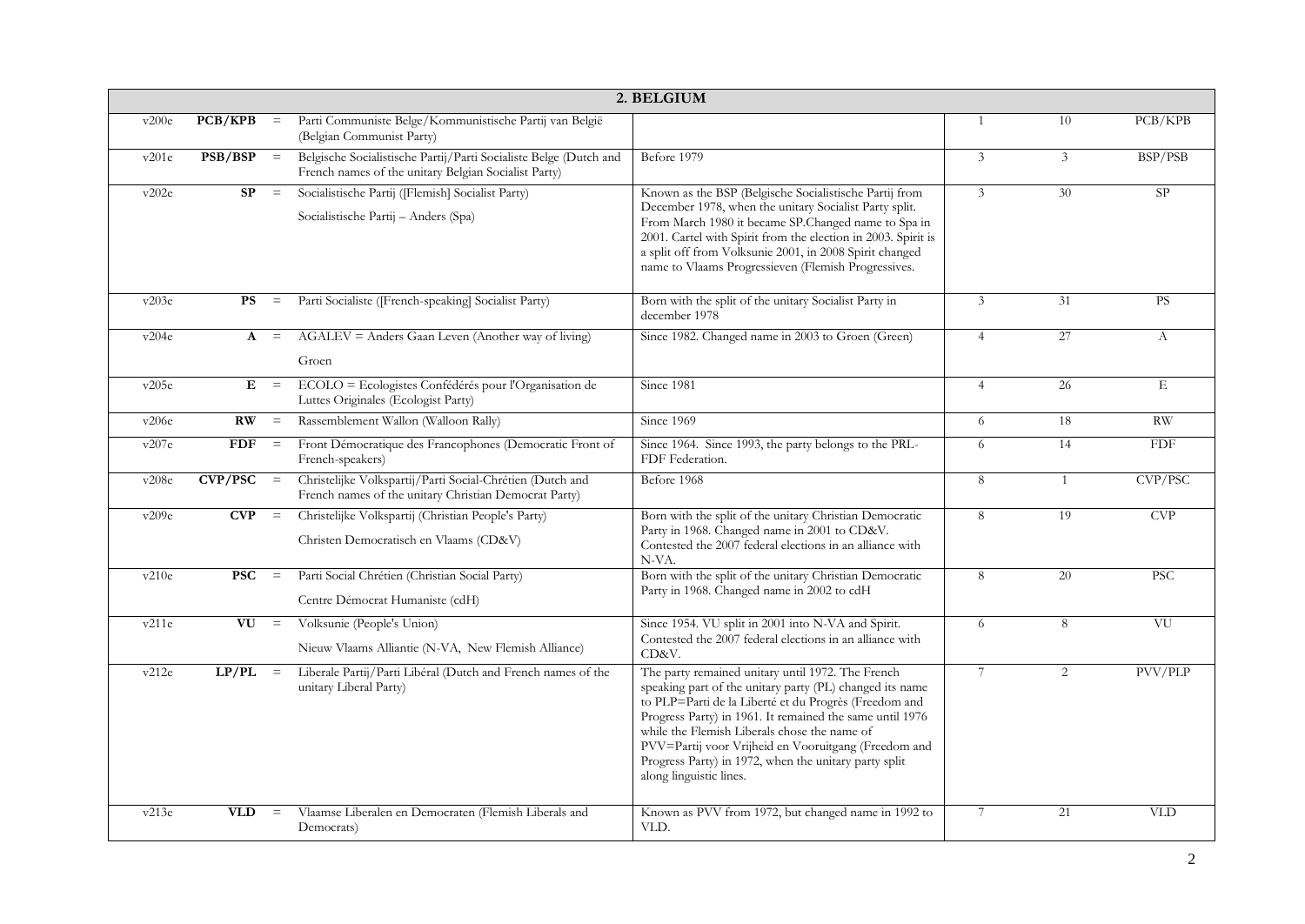| v214e | <b>PRL</b>  | $\qquad \qquad =$ | Parti Réformateur Libéral (Liberal Reform Party)                                         | Known as PLP from 1961. In 1976, the PRLW=Parti<br>Réformateur et Libéral de Wallonie (Reform and Liberal<br>Party from Wallonia) formed with the joining of several<br>RW leading members to the Walloon liberals. The<br>Brussels francophone Liberals remained autonomous for<br>most part of the 1970's but finally merged with the<br>PRLW to form the PRL in 1979. Note that since 1993,<br>the party works as a federation with the FDF under the<br>name PRL-FDF. |    | 22 | PRL         |
|-------|-------------|-------------------|------------------------------------------------------------------------------------------|---------------------------------------------------------------------------------------------------------------------------------------------------------------------------------------------------------------------------------------------------------------------------------------------------------------------------------------------------------------------------------------------------------------------------------------------------------------------------|----|----|-------------|
|       |             |                   | Mouvement Reformateur (MR, Reform movement)                                              | MR from 2002, a federation of PRL, MCC (a Christian<br>Democrat split off) and FDF.                                                                                                                                                                                                                                                                                                                                                                                       |    |    |             |
| v215e | <b>UDRT</b> | $\equiv$          | Union Démocrate pour le Respect du Travail (Democratic<br>Union for the Respect of Work) | Since 1978                                                                                                                                                                                                                                                                                                                                                                                                                                                                | 10 | 28 | <b>UDRT</b> |
| v216e | FN          | $\equiv$          | Front National (National Front)                                                          | Since 1985                                                                                                                                                                                                                                                                                                                                                                                                                                                                | 11 | 33 | <b>FN</b>   |
| v217e | <b>VB</b>   | $\equiv$          | Vlaams Blok (Flemish Bloc)<br>Vlaams Belang (Flemish Interest)                           | Since 1978. Vlaams Blok disbanded itself in 2004 after<br>being convicted by the Court of Appeal for repeated<br>incitement to discrimination, and founded the successor<br>Vlaams Belang.                                                                                                                                                                                                                                                                                | 11 | 29 | VB          |
| v218e |             | $=$               | Other                                                                                    |                                                                                                                                                                                                                                                                                                                                                                                                                                                                           |    |    |             |
| v219e | <b>NN</b>   | $\equiv$          | No party                                                                                 |                                                                                                                                                                                                                                                                                                                                                                                                                                                                           |    |    | NN          |
| v220e | <b>LDD</b>  | $\equiv$          | Lijst Dedecker (List Dedecker)<br>Libertair, Direct, Democratisch                        | LDD first took part in elections in 2007. Conservative<br>liberalism mixed with striving for more Flemish<br>independence. Changed name in 2011 to Libertarian,<br>Direct, Democratic.                                                                                                                                                                                                                                                                                    | 10 |    |             |

|       |             |                   | 3. DENMARK                                                   |   |    |               |
|-------|-------------|-------------------|--------------------------------------------------------------|---|----|---------------|
| v200e | <b>DKP</b>  | $\equiv$          | Danmarks Kommunistiske Parti (Communist Party of<br>Denmark) |   | 9  | Com           |
| v201e | <b>FK</b>   | $\equiv$          | Fælles Kurs (Common Course)                                  |   | 22 | <sub>CC</sub> |
| v202e | EL          | $\equiv$          | Enhedslisten (Red-Green Unity List)                          |   | 24 | UL            |
| v203e | <b>VS</b>   | $\equiv$          | Venstresocialisterne (Left Socialist Party)                  |   | 18 | LS            |
| v204e | SF          | $\equiv$          | Socialistisk Folkeparti (Socialist People's Party)           |   | 16 | <b>SPP</b>    |
| v205e |             | $\equiv$          | Socialdemokratiet (Social Democratic Party)                  | 3 |    | <b>SD</b>     |
| v206e | $\bf RV$    | $\equiv$          | Det Radikale Venstre (Radical Liberal Party)                 |   | h  | RL            |
| v207e | RF          | $\equiv$          | Danmarks Retsforbund (Justice Party/Single Tax Party)        |   | 10 | JΡ            |
| v208e | $_{\rm LC}$ | $\equiv$          | Liberalt Centrum (Liberal Centre)                            |   | 17 | LC.           |
| v209e | CD          | $\equiv$          | Centrum-Demokraterne (Centre Democrats)                      |   | 20 | CD            |
| v210e | KrF         | $\qquad \qquad =$ | Kristeligt Folkeparti (Christian People's Party)             | 8 | 19 | <b>CPP</b>    |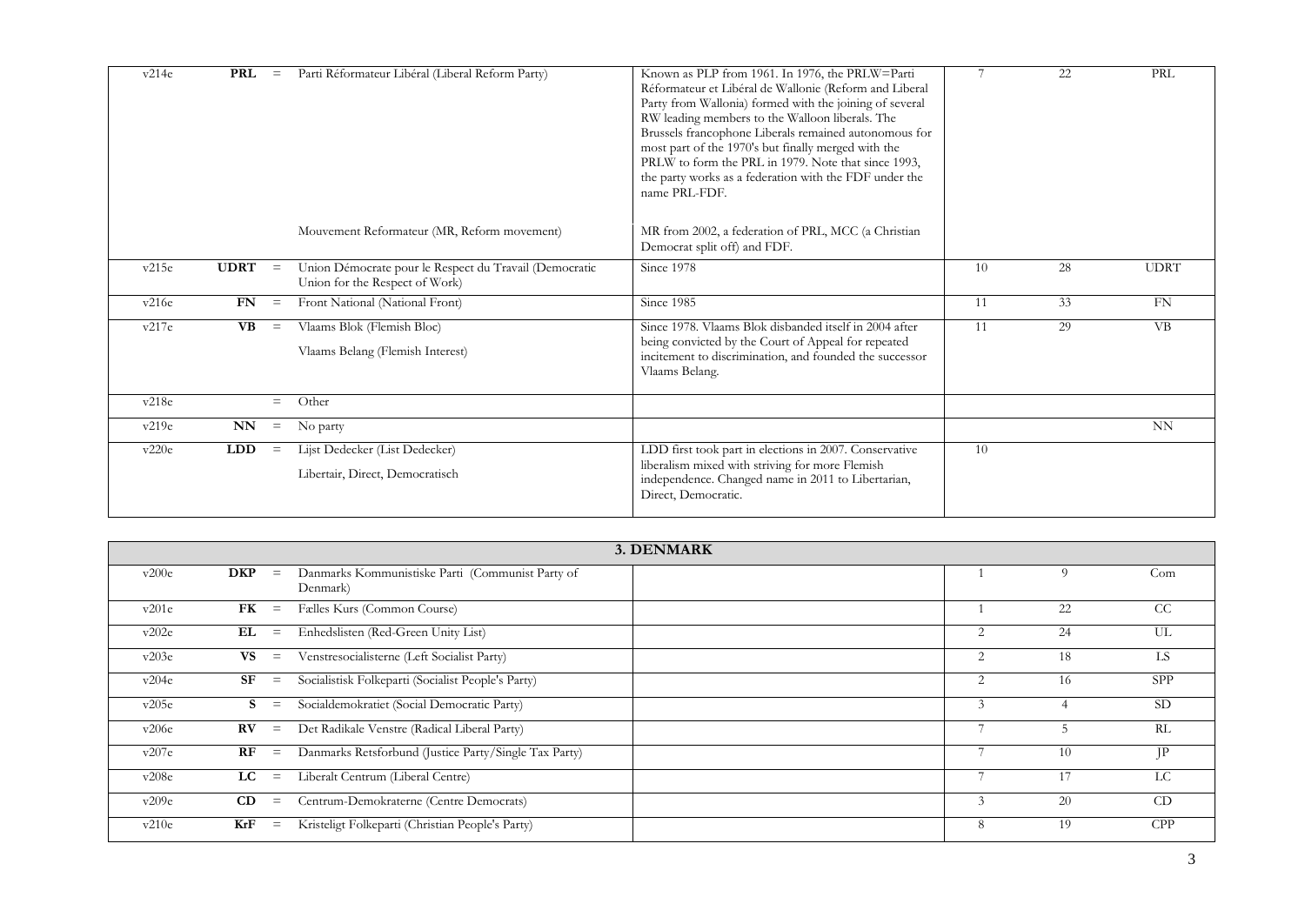| v211e | KF         | $=$      | Det Konservative Folkeparti (Conservative People's Party) |                                                      | 9  |          | Con        |
|-------|------------|----------|-----------------------------------------------------------|------------------------------------------------------|----|----------|------------|
| v212e | V          | $=$      | Venstre, Danmarks Liberale Parti (Liberal Party)          |                                                      |    | $\Omega$ | Lib        |
| v213e | UN.        | $\equiv$ | De Uafhængige (Independents)                              |                                                      | 10 | 15       | Ind        |
| v214e | FrP        | $=$      | Fremkridtspartiet (Progress Party)                        |                                                      | 10 | 21       | <b>PP</b>  |
| v215e | $MG =$     |          | Mikael Gaam (Mikael Gaam)                                 |                                                      |    |          | МG         |
| v216e | <b>DFP</b> | $=$      | Danske Folkeparti (Danish Peoples Party)                  |                                                      | 10 |          | <b>DPP</b> |
| v217e |            | $=$      | Others                                                    |                                                      |    |          |            |
| v218e | NN         | $\equiv$ | No party                                                  |                                                      |    |          | NN         |
| v219e | N Y        | $\equiv$ | Ny Alliance (New Alliance)                                | Founded in 2007. Changed name to Liberal Alliance in |    |          | NY         |
|       |            |          | Liberal Alliance                                          | 2009.                                                |    |          |            |

|       | 4. FINLAND  |                   |                                                                                                                                                         |                                                                                                                                                                            |                    |                |             |  |  |  |
|-------|-------------|-------------------|---------------------------------------------------------------------------------------------------------------------------------------------------------|----------------------------------------------------------------------------------------------------------------------------------------------------------------------------|--------------------|----------------|-------------|--|--|--|
| v200e | $SKDL =$    |                   | Vasemmistoliitto (Left Wing Alliance)                                                                                                                   | Before 1990 = Suomen Kansan Demokraattinen Liitto<br>(Finnish People's Democratic Union)                                                                                   |                    | 13             | <b>FPDU</b> |  |  |  |
| v201e | <b>TPSL</b> | $=$               | Työväen ja Pienviljelijöiden Sosialidemokraattinen Liitto (Social<br>Democratic League of Workers and Smallholders)                                     | Before 1959 = Sosialidemokraattinen Oppositio (Social<br>Democratic Opposition)                                                                                            | 3                  | 15             | <b>SDL</b>  |  |  |  |
| v202e | SDP         | $=$               | Suomen Sosialidemokraattinen Puolue (Finnish Social<br>Democratic Party)                                                                                |                                                                                                                                                                            | 3                  |                | SDP         |  |  |  |
| v203e | <b>VIHR</b> | $\equiv$          | Vihreä Liitto (Green League)                                                                                                                            |                                                                                                                                                                            | $\overline{4}$     | 20             | <b>GR</b>   |  |  |  |
| v204e | KESK        | $\equiv$          | Suomen Keskusta (Center Party of Finland)                                                                                                               | $1906-1965$ = Maalaisliitto (Agrarian Union), $1965-1988$ =<br>Keskustapuolue (Center Party)                                                                               | $\overline{5}$     | $\overline{4}$ | CE          |  |  |  |
| v205e | <b>SMP</b>  | $\equiv$          | Suomen Maaseudun Puolue (Finnish Rural Party)<br>True Finns (Perussuomalaiset), was formed after the<br>dissolution of the Finnish Rural Party in 1995. | Before 1966 = Small Farmer's Party of Finland (Suomen<br>Pienviljelijäin Puolue). True Finns was formed after the<br>dissolution of the Finnish Rural Party in 1995.       | 5, from<br>1995 10 | 17             | <b>FRP</b>  |  |  |  |
| v206e | <b>LKP</b>  | $\equiv$          | Liberaalinen Kansanpuolue (Liberal People's Party)<br>Liberaalit (Liberals)                                                                             | 1918-1951 = National Progressive Party (Kansallinen<br>Edistyspuolue), 1951-1965 = Suomen Kansanpuolue<br>(Finnish People's Party). Changed name to Liberals from<br>2001. | $\overline{7}$     | 9              | <b>LIB</b>  |  |  |  |
| v207e | SKL         | $\equiv$          | Suomen Kristillinen Liitto (Christian League of Finland)<br>Kristillisdemokraatit (Christian Democrats).                                                | Name was changed to Christian Democrats in 2001                                                                                                                            | 8                  | 16             | <b>CHR</b>  |  |  |  |
| v208e | <b>RKP</b>  | $\equiv$          | Svenska folkpartiet (Swedish People's Party)                                                                                                            |                                                                                                                                                                            | 6                  | 2              | <b>SW</b>   |  |  |  |
| v209e | <b>KOK</b>  | $\equiv$          | Kansallinen Kokoomus (National Coalition Party)                                                                                                         |                                                                                                                                                                            | $\overline{Q}$     | 8              | CON         |  |  |  |
| v210e |             | $=$               | Others                                                                                                                                                  |                                                                                                                                                                            |                    |                |             |  |  |  |
| v211e | <b>NN</b>   | $\qquad \qquad =$ | No party                                                                                                                                                |                                                                                                                                                                            |                    |                | NN          |  |  |  |

**5. FRANCE**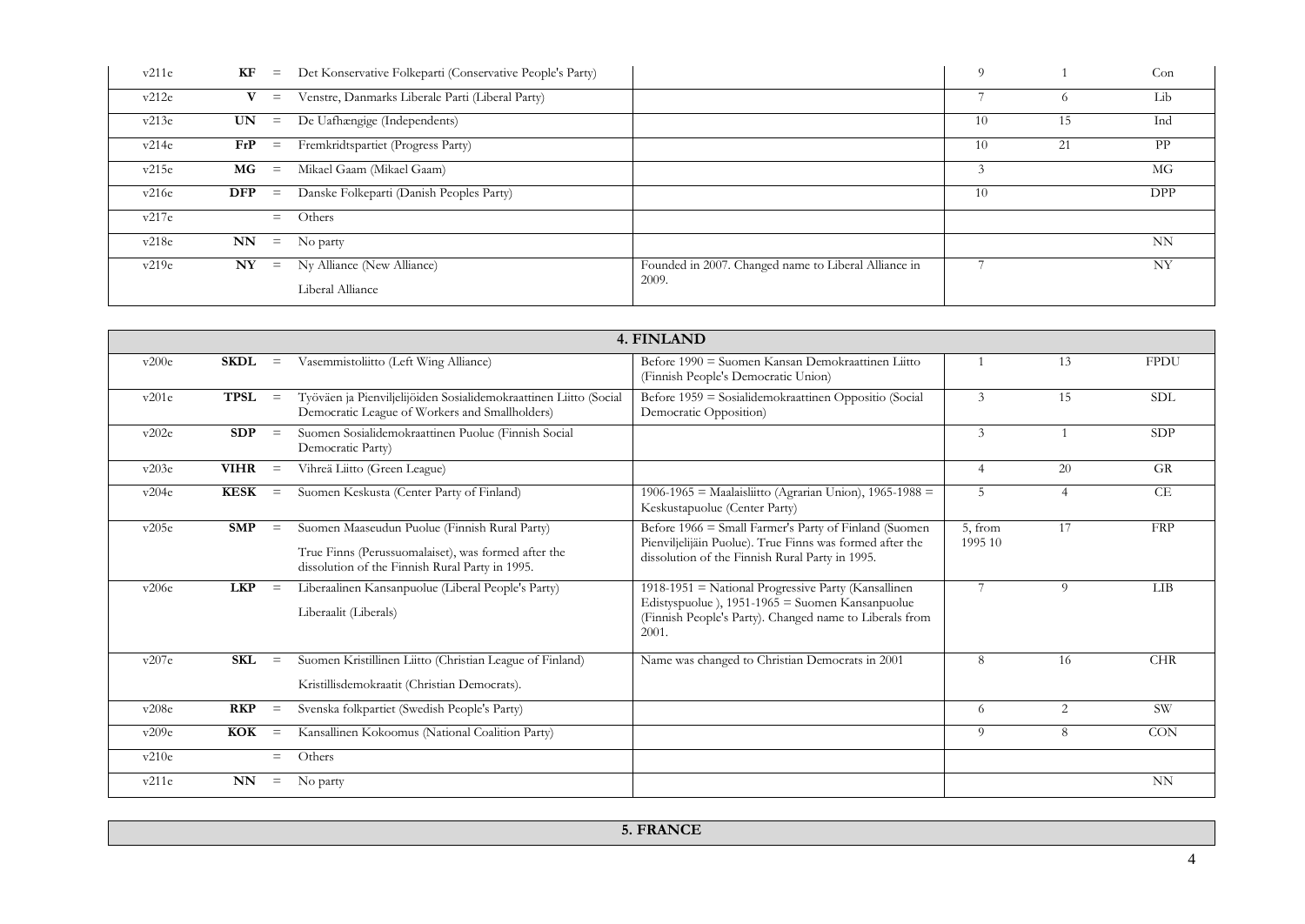| v200e | PС                                                         | $\equiv$ | Parti Communiste Francais (Communist Party)                                                         |                                                                                                                                                                                                                                                                                                                                                                                                                                   | -1                                                          | 9            | $\mathsf C$                          |
|-------|------------------------------------------------------------|----------|-----------------------------------------------------------------------------------------------------|-----------------------------------------------------------------------------------------------------------------------------------------------------------------------------------------------------------------------------------------------------------------------------------------------------------------------------------------------------------------------------------------------------------------------------------|-------------------------------------------------------------|--------------|--------------------------------------|
| v201e | S (PS has<br>been in<br>cabinet)                           | $=$      | Socialists                                                                                          | Includes: Section Francaise de l'Internationale Ouvrière<br>(SIFO) 1958-1962, Fédération de la Gauche Démocraque<br>et Socialiste (FGDS) 1967-1968, Parti Socialiste (PS)<br>1973-, Mouvement des Radicaux de Gauche (MRG)<br>1978-1997 (from 1998 PRG, Parti Radical de Gauche, see<br>12)                                                                                                                                       | 3                                                           | $\mathbf{1}$ | S; SIFO; FGDS;<br>PS; MRG            |
| v202e | ML (ED,<br>Réf, RCV<br>has been in<br>cabinet)             | $=$      | Center Left Parties                                                                                 | Includes: Parti Radical-Socialist and Entente<br>Démocratique (ED) 1958-1962, Mouvement<br>Réformateur (Réf) 1973-1997. 1997-2002 RCV<br>(parliamentary group: Radical - citoyen - vert), consisting<br>of Parti radical-socialiste (later PRG), MdC (Le<br>Mouvement des citoyens, later MRC), Parti communiste<br>réunionnais, Convergences écologie solidarité, and ainsi<br>que plusiers élus non-inscrits de gauche.         | 7 before<br>1973; 2<br>from 1973-<br>1997; 4,<br>1997-2002. | 25           | CL; ED; Réf;<br><b>RCV</b>           |
| v203e | MR (CD,<br>PDM, UC<br>has been in<br>cabinet)              | $=$      | Center Right Parties                                                                                | Mouvement Republicain Populaire (MRP) and Cetre<br>Démocratique (CD) 1958-1967, Centre Démocrate (CD)<br>1967, Progès et Démocratie Moderne (PDM) 1968,<br>Centre Démocratie et Progres (CDP) 1973-1978, Union<br>du Centre (UC) and Centre des Démocrates Sociaux<br>(CDS) 1988-1993 (French Christian Democrats)                                                                                                                | 8                                                           | 13           | CR; MRP; CD;<br>PDM; CDP;<br>UC; CDS |
| v204e | GK (CNI,<br>FNRI,<br><b>UDF</b> has<br>been in<br>cabinet) | $=$      | Moderate Conservative Parties<br>Mouvement Démocrate (Democratic Movement)                          | Includes: Centre National des Indépendants (CNI) 1958-<br>1962, Fédération National des Républicains<br>Indépendants (FNRI) and Parti Republicain (PR) 1962-<br>1978 (independenet of UDF 1998 as Démocratie<br>Libérale, DL, that joined UMP in 2002), Union pour la<br>Démocratie Francaise (UDF) 1978-2006. UDF succeeded<br>by MD (Mouvement Démocrate) in 2007, which caused<br>the foundation of Le Noveau Centre (see 13). | 7                                                           | 20, 30       | MC; CNI;<br>FNRI; PR; UDF            |
| v205e | G (UNR,<br>UDR, RPR<br>has been in<br>cabinet)             | $=$      | <b>Gaullist Parties</b><br>Union pour un Mouvement Populaire, UMP (Union for a<br>Popular Movement) | Union pour la Nouvelle République (UNR) 1958-1962,<br>Union Démocratique pour la V <sup>e</sup> République (UDV)<br>1967-1968, Union des Démocrats pour la République<br>(UDR) 1968-1978, Rassemblement pour la République<br>(RPR) 1978-2002. UMP founded as merger of RPR, DL,<br>and defectors from UDF.                                                                                                                       | 9                                                           | 14           | G; UNR; UDV;<br>UDR; RPR             |
| v206e | <b>UNR</b>                                                 | $\, =$   | Unité de la République (Unity of the Republic)                                                      | Deputies elected in Algeria (1958-1962)                                                                                                                                                                                                                                                                                                                                                                                           | 10                                                          |              | <b>UNR</b>                           |
| v207e | FN                                                         | $=$      | Front National (National front)                                                                     | 1986-                                                                                                                                                                                                                                                                                                                                                                                                                             | 11                                                          | 29           | FN                                   |
| v208e |                                                            | $=$      | Other                                                                                               |                                                                                                                                                                                                                                                                                                                                                                                                                                   |                                                             |              |                                      |
| v209e | NN                                                         | $\equiv$ | No party                                                                                            |                                                                                                                                                                                                                                                                                                                                                                                                                                   |                                                             |              | <b>NN</b>                            |
| v210e | $L_{\rm V}$                                                | $\equiv$ | Les Verts                                                                                           | Founded in 1982. Part of Left green coalition in 1997 and<br>the RCV group. From elections 2002 coded as LV but<br>the party was represented earlier without being recorded<br>as a separate party.                                                                                                                                                                                                                               | $\overline{4}$                                              | 28           |                                      |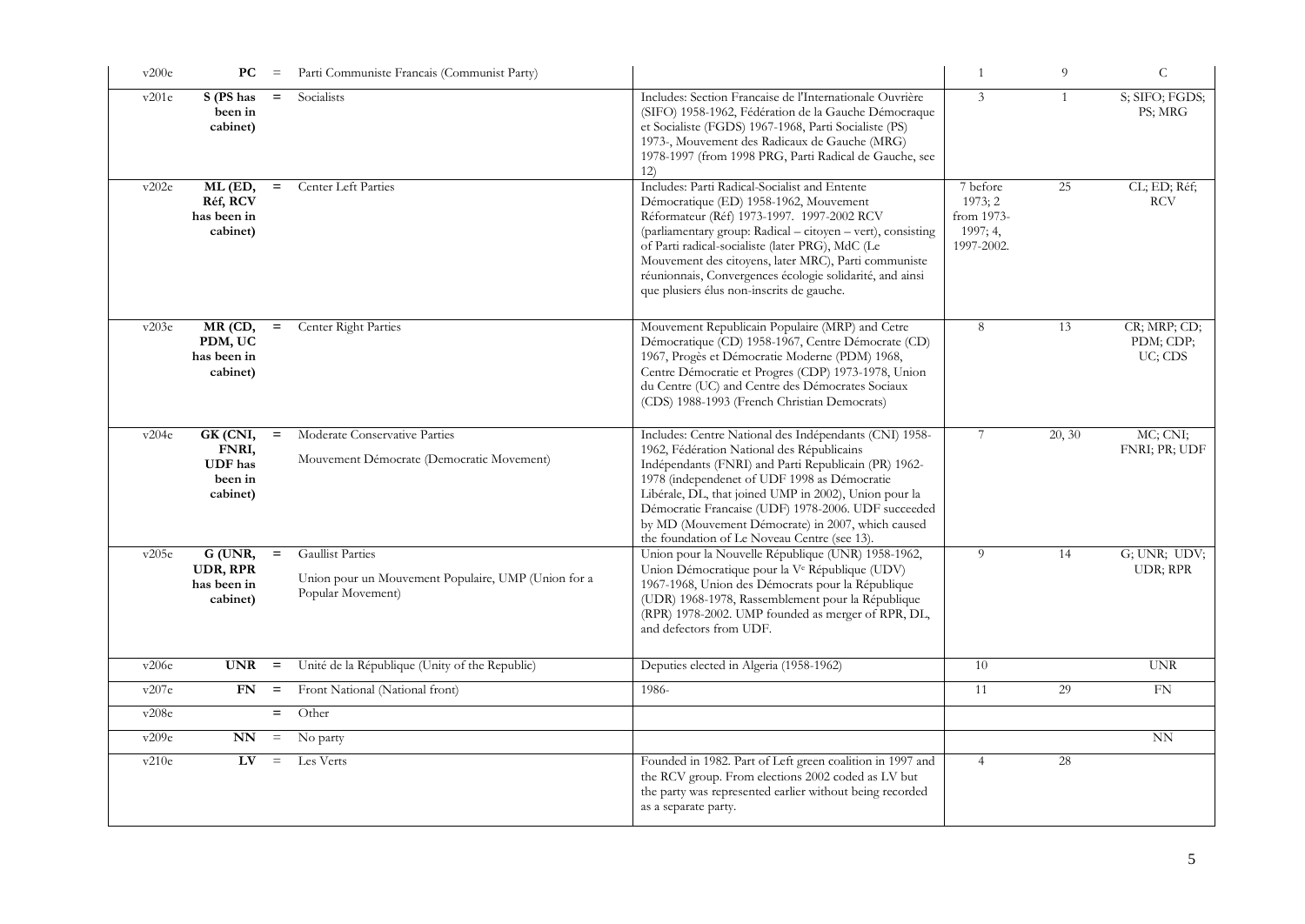| v211e | PRG | $=$      | Parti Radical de Gauche (Radical Party of the Left) | Founded 1971, PRG successor to MRG. Part of the RCV<br>I group in 1997 elections, but from the elections 2002<br>coded separately as PRG. |  |  |
|-------|-----|----------|-----------------------------------------------------|-------------------------------------------------------------------------------------------------------------------------------------------|--|--|
| v212e | NC  | $\equiv$ | Le Nouveau Centre (New Centre)                      | Founded 2007. Splinter from UDF due to the creation of<br>MD which distanced itself from the UMP.                                         |  |  |

|       | <b>6. GERMANY</b>      |          |                                                                                                                                                            |                                                                                                                                                                                                                                                               |                |        |                        |  |  |  |  |
|-------|------------------------|----------|------------------------------------------------------------------------------------------------------------------------------------------------------------|---------------------------------------------------------------------------------------------------------------------------------------------------------------------------------------------------------------------------------------------------------------|----------------|--------|------------------------|--|--|--|--|
| v200e | KPD                    | $\equiv$ | Kommunistische Partei Deutschlands (German Communist<br>Party)                                                                                             |                                                                                                                                                                                                                                                               |                | 28     | <b>KPD</b>             |  |  |  |  |
| v201e | <b>PDS</b>             | $\equiv$ | Partei des Demokratischen Sozialiusmus (Party of Democratic<br>Socialism)<br>Die Linke (The Left)                                                          | From 2007 The left after a merger between The<br>Left Party/PDS and WASG (Arbeit und Soziale<br>Gerechtigkeit - Die Wahlalternative, consisting<br>of dissafected SPD members and the Labour<br>movement), which had formed an electoral<br>alliance in 2005. | $\overline{2}$ | 56     | <b>PDS</b>             |  |  |  |  |
| v202e | <b>GR</b>              | $\equiv$ | Die Grünen (The Greens)                                                                                                                                    | Official name since 1993: Bündnis '90-Die Grünen                                                                                                                                                                                                              | $\overline{4}$ | 51     | <b>GR</b>              |  |  |  |  |
| v203e | B'90                   | $\,=\,$  | Bündnis '90 (Alliance 90)                                                                                                                                  | Joined the Greens in 1993                                                                                                                                                                                                                                     | $\overline{4}$ | 53     | B'90                   |  |  |  |  |
| v204e | <b>SPD</b>             | $\equiv$ | Sozialdemokratische Partei Deutschlands (Social Democratic<br>Party of Germany)                                                                            |                                                                                                                                                                                                                                                               | 3              | 2      | <b>SPD</b>             |  |  |  |  |
| v205e | <b>FDP</b>             | $\equiv$ | Freie Demokratische Partei (Free Democratic Party)                                                                                                         |                                                                                                                                                                                                                                                               | $7^{\circ}$    | 38     | <b>FDP</b>             |  |  |  |  |
| v206e | CDU/CSU                | $\equiv$ | Christlich Demokratische Union Deutschlands (CDU -<br>Christian Democratic Union) and Christlich-Soziale Union in<br>Bayern (CSU - Christian Social Union) |                                                                                                                                                                                                                                                               | 8              | 36, 37 | CDU/CSU                |  |  |  |  |
| v207e | <b>DSU</b>             | $\equiv$ | Deutsche Soziale Union (German Social Union)                                                                                                               |                                                                                                                                                                                                                                                               | 8              | 54     | <b>DSU</b>             |  |  |  |  |
| v208e | z                      | $\equiv$ | Zentrum (Center)                                                                                                                                           |                                                                                                                                                                                                                                                               | 8              |        | Z                      |  |  |  |  |
| v209e | GB/BHE                 | $\equiv$ | Gesamtdeutscher Block/Bund der Heimatlosen und<br>Entrechteten (All-German Bloc)                                                                           |                                                                                                                                                                                                                                                               | 10             | 45     | GB/BHE                 |  |  |  |  |
| v210e | DA/FVP                 | $\equiv$ | Freie Volkspartei (Free People's Party)                                                                                                                    | Earlier named Demokratische Arbeitsgemeinschaft (DA)                                                                                                                                                                                                          | 7              |        | DA/FVP                 |  |  |  |  |
| v211e | <b>DP</b>              | $\equiv$ | Deutsche Partei (German Party)                                                                                                                             |                                                                                                                                                                                                                                                               | 9              | 41     | DP                     |  |  |  |  |
| v212e | <b>WAV</b>             | $\equiv$ | Wirschaftliche Aufbau. Vereinigung (Economic Reconstruction<br>League)                                                                                     |                                                                                                                                                                                                                                                               | 10             | 40     | <b>WAV</b>             |  |  |  |  |
| v213e | BP                     | $\equiv$ | Bayernpartei (Bavaria Party)                                                                                                                               |                                                                                                                                                                                                                                                               | 6              | 39     | BP                     |  |  |  |  |
| v214e | NR                     | $\equiv$ | Nationale Rechte (National Right)                                                                                                                          |                                                                                                                                                                                                                                                               | 10             |        | $\overline{\text{NR}}$ |  |  |  |  |
| v215e |                        | $=$      | Other                                                                                                                                                      |                                                                                                                                                                                                                                                               |                |        |                        |  |  |  |  |
| v216e | $\mathbf{N}\mathbf{N}$ | $\equiv$ | No party                                                                                                                                                   |                                                                                                                                                                                                                                                               |                |        | NN                     |  |  |  |  |

|  | 7. GREECE |  |
|--|-----------|--|
|  |           |  |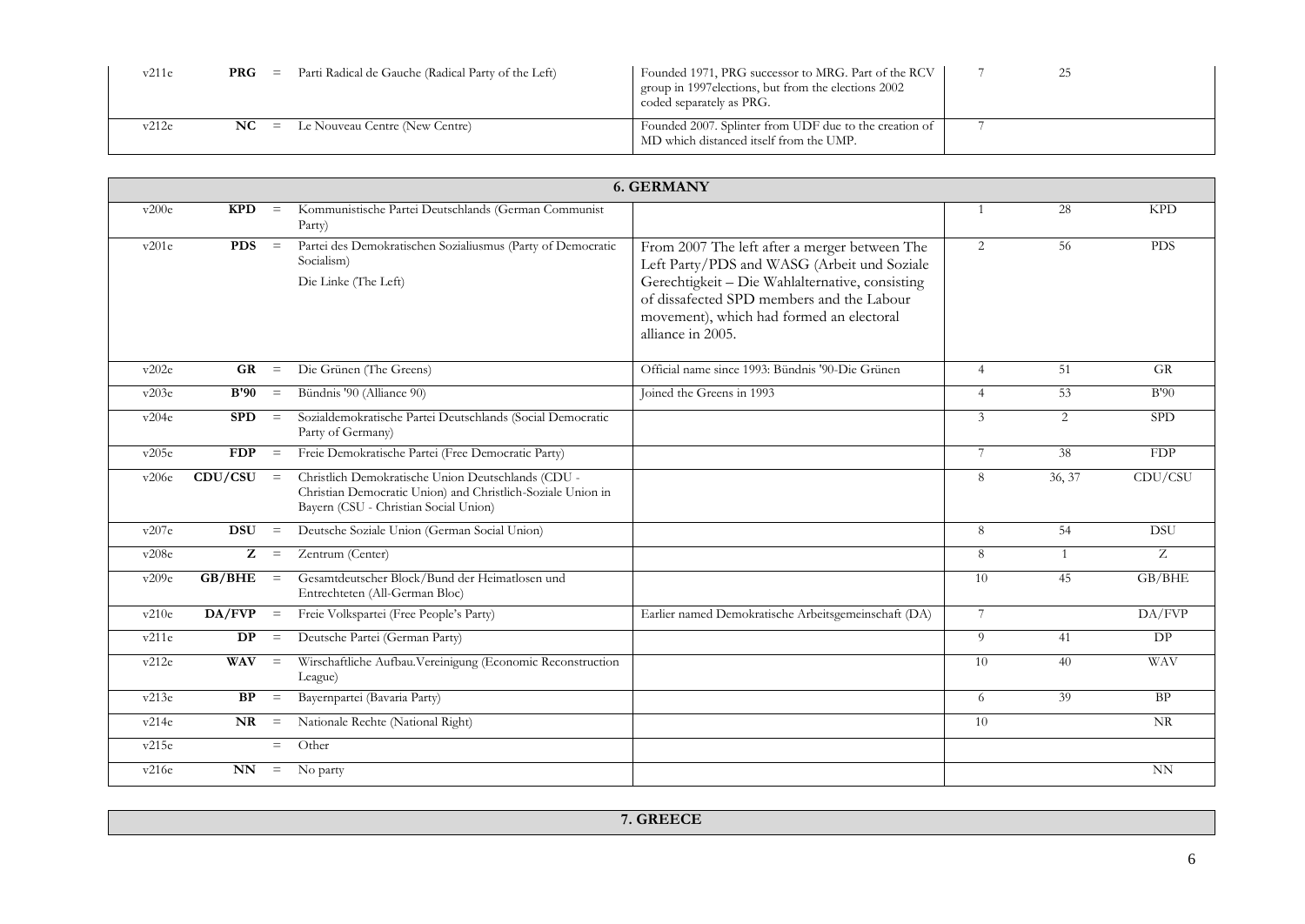| v200e | KKE           | $=$      | Kommonounistiko Komma Hellados (Communist Party of<br>Greece)                                                                                | Historic communist grouping--the only orthodox<br>Marxist-Leninist party of Greece.                                                                                                                                                                                                                                                                                 |                 | 4  | <b>KKE</b>   |
|-------|---------------|----------|----------------------------------------------------------------------------------------------------------------------------------------------|---------------------------------------------------------------------------------------------------------------------------------------------------------------------------------------------------------------------------------------------------------------------------------------------------------------------------------------------------------------------|-----------------|----|--------------|
| v201e | <b>KKE-es</b> | $\,=\,$  | Kommounistiko Komma Elladas-Esoterikou (Communist Part<br>of Greece-Interior)                                                                | In 1987 KKE-Interior split into two separate parties, the<br>Communist Party of the Interior-Renewed Left and the<br>Greek Left. In 1989, it joined forces with SYN.                                                                                                                                                                                                |                 | 35 | KKE-es       |
| v202e | <b>SPAD</b>   | $\equiv$ | Symmachia Proodeftikon kai Aristeron Dynameon (Alliance of<br>Progressive and Left Wing Forces)                                              | Alliance in 1977 election of KKE-es, United Democratic<br>Left, Socialist March, Christian Democracy, and Socialist<br>Initiative. The main support of the Alliance was from<br>EDA, which polled a very small percentage of the vote<br>when it ran alone in 1981. In 1985 EDA made an<br>electoral coalition with PASOK and managed to elect its<br>leader as MP. | 2               | 25 | <b>SPAD</b>  |
| v203e | <b>OIKEN</b>  | $\equiv$ | Omospondia Oikologikon kai Enallarktokon Organoseon<br>(Federation of Ecological and Alternative Organizations)                              | Formed from 80-odd environmentalist groupings, the<br>Federation was the most prominent of a number of<br>"green formations." Won one seat in Nov. 1989,<br>retained in April 1990, but in following elections did not<br>gain any seats and split into smaller green parties.                                                                                      | $\overline{4}$  | 46 | <b>OIKEN</b> |
| v204e | <b>SYN</b>    | $\, =$   | Synaspismos tis aristeras kai tis proodou (Coalition of the left<br>and progress)<br>SYRIZA (Synaspismós Rizospastikís Aristerás) from 2004. | Alliance of the Greek Left, the Communist Party of<br>Greece and a number of minor leftist forces. (KKE<br>formally withdrew from the Coalition in 1991). In 2004<br>merger of several small parties/movements into SYRIZA<br>where SYN the most important.                                                                                                         | 2               | 47 | <b>SYN</b>   |
| v205e | <b>DIKKI</b>  | $=$      | Dimokratiko Koinoniko Kinima (Democratic Social<br>Movement)                                                                                 | Center-leftist party formed by a breakaway group from<br>PASOK in 1995. In elections 2007 part of SYRIZA (see<br>SYN)                                                                                                                                                                                                                                               | $\overline{2}$  |    | <b>DIKKI</b> |
| v206e | <b>PASOK</b>  | $\equiv$ | Panhellinio Sosialistiko Kinema (Panhellenic Socialist<br>Movement)                                                                          | Grew out of the Left wing of the Center Union but<br>proved to be quite different from both the old Center<br>and the Communist Left.                                                                                                                                                                                                                               | $\mathfrak{Z}$  | 7  | <b>PASOK</b> |
| v207e | <b>EDIK</b>   | $=$      | Enosi Dimokratikou Kentrou (Union of Democratic Center)                                                                                      | In Feb. 1976, the Center Union changed its name to the<br>Union of the Democratic Center, but soon afterwards, a<br>number of its members started to withdraw. In 1985, it<br>joined forces with PASOK.                                                                                                                                                             | $7\phantom{.0}$ | 32 | <b>EDIK</b>  |
| v208e | KN            | $\, =$   | Neofileleftheroi (New Liberal Party)                                                                                                         | Formed by Konstantinos Mitsotakis, it clamed to<br>represent the authentic tradition of Venizelist liberalism.<br>In 1978, Mitsotakis joined ND.                                                                                                                                                                                                                    | 9               | 39 | KN           |
| v209e | <b>DIANA</b>  | $\equiv$ | Dimokratiki Ananeosi (Democratic Renewal)                                                                                                    | Center-right party launched by a group of ND "purists"<br>in 1985 as an alternative to New Democracy. Dissolved<br>1994.                                                                                                                                                                                                                                            | 9               | 44 | <b>DIANA</b> |
| v210e | <b>POLAN</b>  | $\equiv$ | Politiki Anoixi ((Political Spring)                                                                                                          | Conservative party formed by a breakaway group from<br>ND in 1993.                                                                                                                                                                                                                                                                                                  | 9               | 50 | <b>POLAN</b> |
| v211e | ND            | $\equiv$ | Nea Democratia (New Democracy)                                                                                                               | The post-1974 representative of the Conservative<br>tradition. It managed to be presented as a completely<br>new political party from the former ERE.                                                                                                                                                                                                               | 9               | 36 | <b>ND</b>    |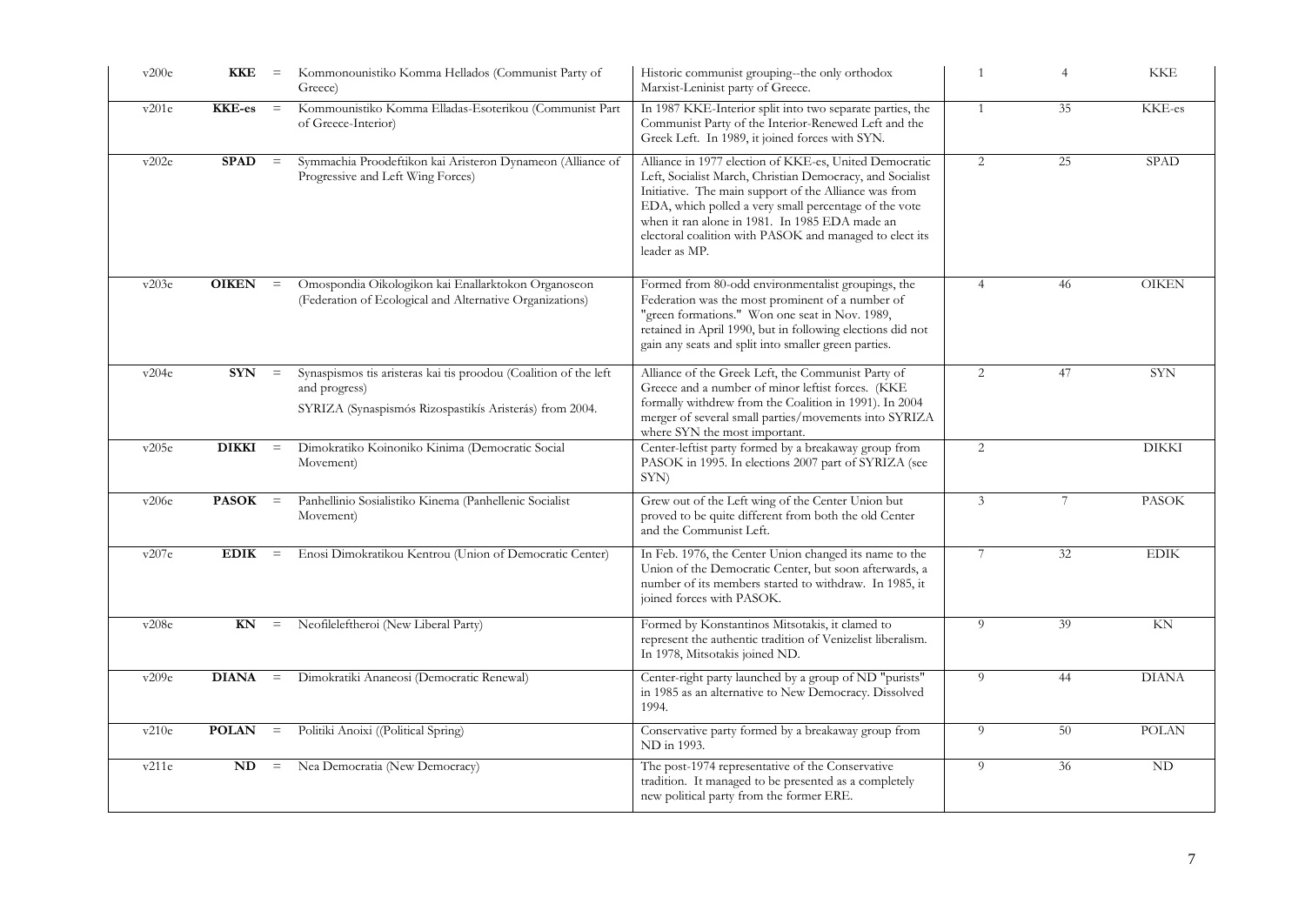| v212e | EP         | $=$ | Ethniki Parataxi (National Front)                     | Emerged with the demise of the dictatorship representing<br>the extreme right. After 1977 divided into two factions.<br>One ran in 1981 under the name Progressive Party, while<br>MPs from the other faction joined the ND list. |    | 38 | EP |
|-------|------------|-----|-------------------------------------------------------|-----------------------------------------------------------------------------------------------------------------------------------------------------------------------------------------------------------------------------------|----|----|----|
| v213e | IM         | $=$ | <b>Independent Muslims</b>                            | Although running as independents rather than under<br>party labels, Muslim candidates in Thrace managed to<br>gain 2 seats in the 1989 elections and another 2 seats in<br>the 1990 election.                                     |    | 43 | IM |
| v214e | NN         | $=$ | No Party                                              |                                                                                                                                                                                                                                   |    |    | NN |
| v215e | <b>POR</b> | $=$ | Laikós Orthódoxos Synagermós (Popular Orthodox Rally) | Founded in 2000 by Georgios Karatzaferis after being<br>expelled from ND, first gained parliamentary<br>representation in elections 2007. Mix of Euroscepticism,<br>populism and national conservatism                            | 10 |    |    |

|       |             |                   |                                                                                      | 8. ICELAND                                                                                                                                                       |                |    |             |
|-------|-------------|-------------------|--------------------------------------------------------------------------------------|------------------------------------------------------------------------------------------------------------------------------------------------------------------|----------------|----|-------------|
| v200e | SP          | $\equiv$          | Sameiningarflokkur althyðu - sósíalisaflokkur (United Socialist<br>Party)            | Joined the electoral alliance PA in 1956, which then<br>evolved into a party.                                                                                    |                | 14 | SP.         |
| v201e | LM          | $\equiv$          | Vinstrihreyfingin - grænt framboð (The Left-Green<br>Movement)                       | Founded before elections 1999--mostly the left wing of<br>the PA that did not join the UF. Democratic socialist,<br>feministic and environmental in orientation. | $\overline{2}$ |    | LM          |
| v202e | PA          | $\equiv$          | Althyðubandalag (People's Alliance)                                                  | Initially an alliance of the SP and a few members of the<br>SDP (1956). Dissolved 1998.                                                                          | 2              | 14 | PA          |
| v203e | WA          | $\equiv$          | Kvennaflokkur (Women's Party)                                                        | Joined the electoral alliance UF in 1999.                                                                                                                        | 12             | 23 | <b>WA</b>   |
| v204e | <b>NPP</b>  | $\equiv$          | pjodvarnarflokkurinn (National Preservation Party)                                   | Dead.                                                                                                                                                            | 6              | 17 | <b>NPP</b>  |
| v205e | <b>ULL</b>  | $\equiv$          | Samtök frjálslyndra og vinstri manna (Union of Liberals and<br>Leftists)             | Splinter of the PA. Dead.                                                                                                                                        | $\overline{2}$ | 20 | ULL         |
| v206e | $THPM =$    |                   | pjodvaki-Fylking folksins (Thjodvaki People's Movement)                              | Splinter of the SDP. Dead.                                                                                                                                       | 3              | 29 | <b>PPM</b>  |
| v207e | <b>UF</b>   | $\equiv$          | Samfylkingin (United Front)                                                          | An electoral alliance of SDP, PA, and WA.                                                                                                                        | 3              |    | UF          |
| v208e | <b>SDA</b>  | $\equiv$          | Bandalag jafnadarmanna (Social Democratic Alliance)                                  | Splinter of the SDP. Dead.                                                                                                                                       | 3              | 22 | <b>SDA</b>  |
| v209e | SDP         | $\equiv$          | Althyðuflokkur (Social Democratic Party)                                             | Joined the electoral alliance UF in 1999.                                                                                                                        | 3              |    | SDP         |
| v210e | <b>AESI</b> | $\equiv$          | Samtök um jafnretti og felagshyggju (Association for Equality<br>and Social Justice) | Dead.                                                                                                                                                            | 6              | 27 | <b>AESI</b> |
| v211e | $\bf PP$    | $\equiv$          | Framsóknarflokkur (Progressive Party)                                                |                                                                                                                                                                  | 5              | 8  | PP          |
| v212e | LP          | $\qquad \qquad =$ | Frjalslyndi flokkur (Liberal Party)                                                  | Splinter of the IP.                                                                                                                                              | 12             |    | LP          |
| v213e | $\bf CP$    | $\equiv$          | Bogaraflokkur (Citizens' Party)                                                      | Splinter of the IP. Dead.                                                                                                                                        | 9              | 24 | CP          |
| v214e | IP          | $\qquad \qquad =$ | Sjalfstaedisflokkur (Independence Party)                                             |                                                                                                                                                                  | 9              | 13 | IP          |
| v215e | 0           | $\equiv$          | Others                                                                               |                                                                                                                                                                  |                |    | $\Omega$    |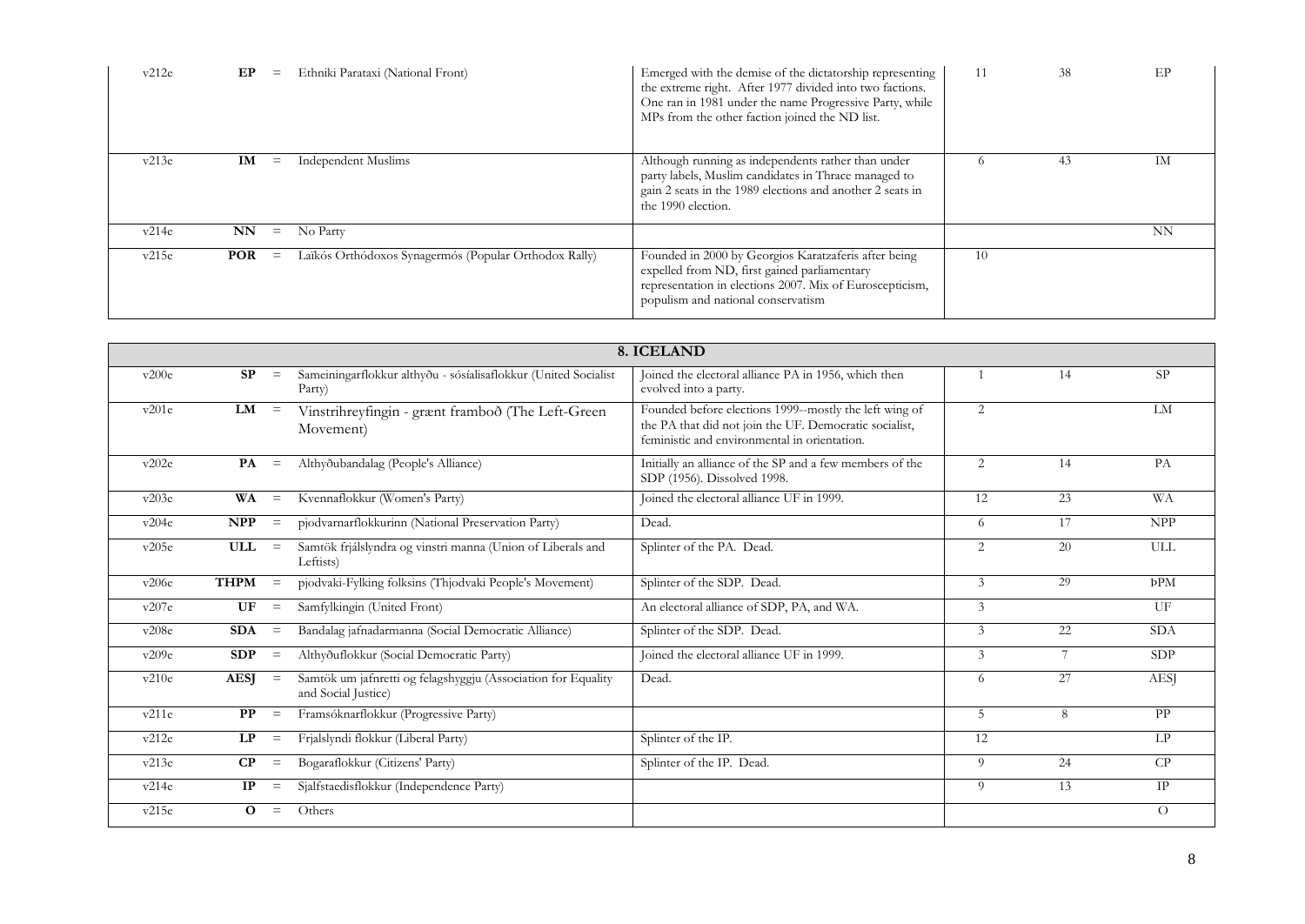| v216e | $NN =$           | No party                               |                                                                                                               |    |
|-------|------------------|----------------------------------------|---------------------------------------------------------------------------------------------------------------|----|
| v217e | <b>CM</b><br>$=$ | Borgarahreyfingin (The Civic Movement) | CM founded in 2009 as a response to the financial crisis.<br>Split between MPs after elections. Successor The | 12 |
|       |                  | Hreyfingin (The Movement)              | Movement was founded                                                                                          |    |

|       | 9. IRELAND            |          |                                               |                                                                                                                                      |          |    |           |  |  |  |
|-------|-----------------------|----------|-----------------------------------------------|--------------------------------------------------------------------------------------------------------------------------------------|----------|----|-----------|--|--|--|
| v200e | WP/DL                 | $\equiv$ | Democratic Left                               | Before 1992 The Workers Party. Democratic Left from<br>1992 till 1999 when it merged with the Labour Party<br>under Labour's banner. | 2        | 26 | DL        |  |  |  |
| v201e | Lab                   | $\equiv$ | The Labour Party (Páirtí an Lucht Oibre)      | Merged with Democratic Left in 1999 under Labour's<br>label                                                                          | 3        | 8  | Lab       |  |  |  |
| v202e | CnP                   | $\equiv$ | Clann na Poblachta (Party of the Republic)    | Dissolved 1965                                                                                                                       | $\Omega$ | 17 | CnP       |  |  |  |
| v203e | CnT                   | $\equiv$ | Clann na Talmhan (Party of the Land)          | Dissolved 1965                                                                                                                       |          | 15 | CnT       |  |  |  |
| v204e | $_{\rm FF}$           | $\equiv$ | Fianna Fáil (Soldiers of Ireland)             |                                                                                                                                      | 8        | 10 | FF        |  |  |  |
| v205e | $\mathbf{F}$ <b>G</b> | $\equiv$ | Fine Gael (Irish Race)                        |                                                                                                                                      | 8        | 14 | FG        |  |  |  |
| v206e | PD                    | $\equiv$ | Progressive Democrats (An Páirtí Daonlathach) | Founded 1985 dissolved 2009                                                                                                          | 10       | 25 | <b>PD</b> |  |  |  |
| v207e |                       | $=$      | Other                                         |                                                                                                                                      |          |    |           |  |  |  |
| v208e | NN                    | $\equiv$ | No party                                      |                                                                                                                                      |          |    | <b>NN</b> |  |  |  |
| v209e | <b>SF</b>             |          | Sinn Féin (lit. We ourselves)                 | Coded from elections 2002, Irish Left wing nationalists                                                                              | $\Omega$ | 22 |           |  |  |  |
| v210e | <b>GR</b>             |          | Green Party (Comhaontas Glas)                 | Coded from elections 2002                                                                                                            |          | 24 |           |  |  |  |

|       |                |     |                                                                                                        | 10. ITALY                                                                                                                                                                                                                                                            |            |              |
|-------|----------------|-----|--------------------------------------------------------------------------------------------------------|----------------------------------------------------------------------------------------------------------------------------------------------------------------------------------------------------------------------------------------------------------------------|------------|--------------|
| v200e | Ex Left        | $=$ | Partito della Rifondazione Comunista (Refounded Communist<br>Party)                                    | DP=Democrazia Proletaria (Proletarian Democracy)<br>1976-1992, PDUP=Partito di Unità Proleratia per il<br>Communismo (Proletarian Unity for Communism) 1979-<br>1987, Partito della Rifondazione Comunista (PRC) from<br>1992-                                       | 37, 50, 32 | <b>RC</b>    |
| v201e | PdCI           | $=$ | Partito dei Comunisti Italiani (Party of the Italian Communists)                                       | Since 1998. Co-operated in the centre-left alliance<br>Unione in the 2006 elections and in the left alliance. The<br>Left-The Rainbow (La Sinistra - L'Arcobaleno), in the<br>2008 elections.                                                                        |            | PdCI         |
| v202e | <b>PCI/PDS</b> | $=$ | Partito democratica della Sinistra (Democratic Left Party)<br>Democratici di Sinistra (Left Democrats) | PCI=Italian Communist Party (Partito Comunista<br>Italiano) 1946-1992. PDS from 1992-98. Includes the<br>votes for Social Christians in 1996. DS from 1998. In the<br>2006 elections on a joint list with the DeL as L'Ulivo (the<br>Olive tree). Dissolved in 2007. |            | PCI; PDS; DS |
| v203e | Indep. Left    | $=$ | Indipendenti di Sinastra (Independents elected under PCI<br>umbrella)                                  | 1976-1987                                                                                                                                                                                                                                                            |            | Indep Left   |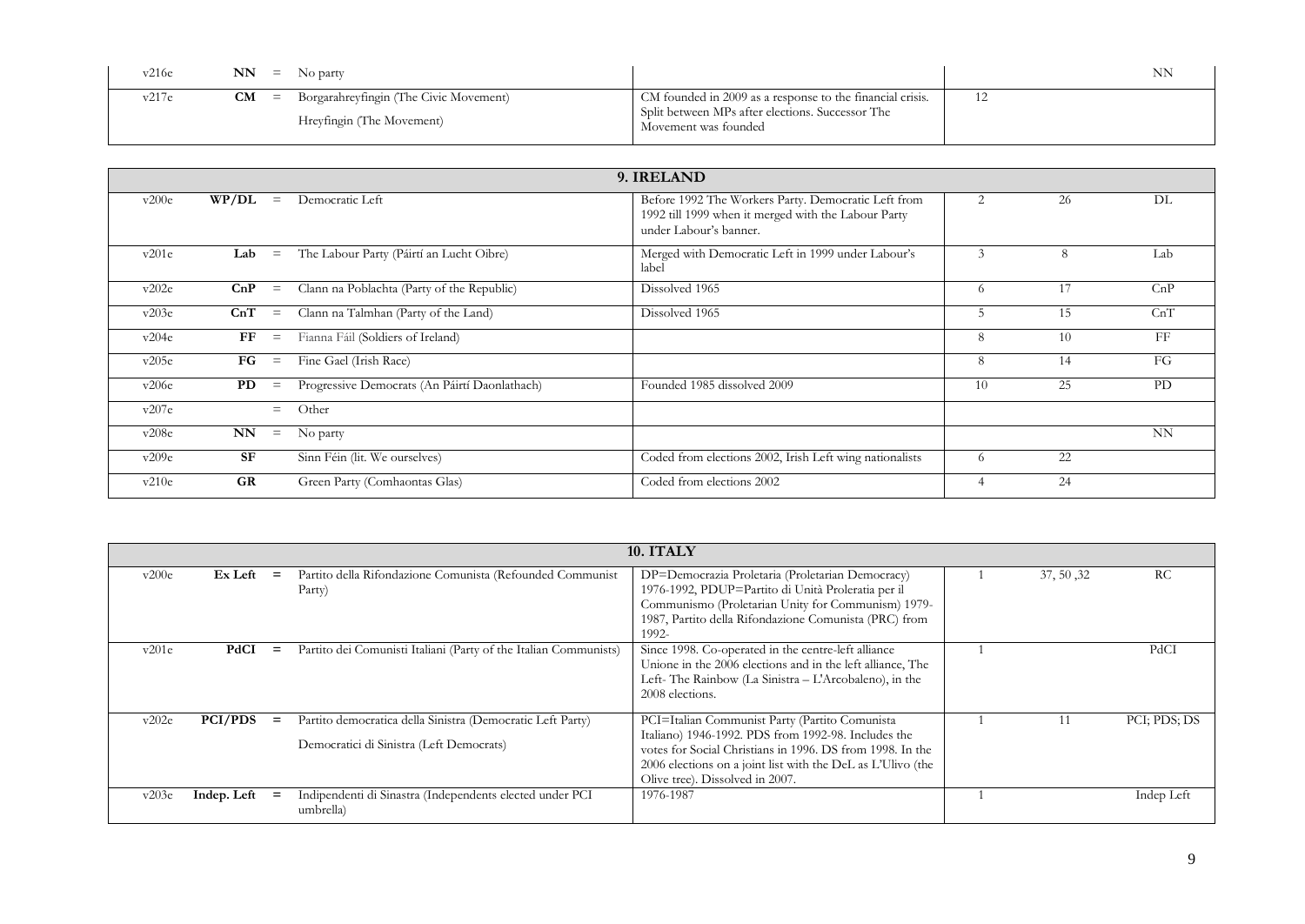| v204e | $VERDI =$    |          | Federazione Nazionale delle liste Verdi (National Federation of<br>greens)<br>Fedarazione dei Verdi                                                                                                                                                              | Founded 1983. From 1990 Fedarazione dei Verdi after<br>merger with Rainbow Greens. For 1994, votes for Social<br>Christians are included. In elections 2001 joint list with<br>SDI. In 2006 elections part of the Unione coalition. In<br>2008 elections part of the Left-Rainbow coalition.                                                                                           | $\overline{4}$ | 45             | Greens       |
|-------|--------------|----------|------------------------------------------------------------------------------------------------------------------------------------------------------------------------------------------------------------------------------------------------------------------|----------------------------------------------------------------------------------------------------------------------------------------------------------------------------------------------------------------------------------------------------------------------------------------------------------------------------------------------------------------------------------------|----------------|----------------|--------------|
| v205e | GR/LR        | $=$      | La Rete: movimento per la Democrazia (The Net: movement<br>for democracy)                                                                                                                                                                                        | 1992-1999. In 1996 the party changed it name to La Rete<br>per il Partito Democratico and in 1999 it was absorbed<br>by I Democratici (The Democrats, formed by splinters<br>from PPI and others) who later joined the DeL.                                                                                                                                                            | $\overline{4}$ | 49             | La Rete      |
| v206e | PR           | $=$      | Partito Radicale (Radical Party)                                                                                                                                                                                                                                 | Founded 1976. Joint list with the SDI 2006 as RnP.                                                                                                                                                                                                                                                                                                                                     | 2              | 34             | PR           |
| v207e | <b>PSIUP</b> | $\, =$   | Partito Socialista di Unità Proletaria (Socialist Party for<br>Proletarian Unity)                                                                                                                                                                                | 1964-1972                                                                                                                                                                                                                                                                                                                                                                              | 3              | 30             | <b>PSIUP</b> |
| v208e | <b>PSI</b>   | $=$      | Partito Socialista Italiano (Italian Socialist Party)                                                                                                                                                                                                            | 1946-1992                                                                                                                                                                                                                                                                                                                                                                              | $\mathfrak{Z}$ | 3              | <b>PSI</b>   |
| v209e | <b>SDI</b>   | $=$      | Socialisti Democratici Italiani (Italian Social Democrats)                                                                                                                                                                                                       | 1998-2007. Joint list with the Greens in 2001 elections.<br>Formed a joint list with PR in the 2006 elections as RnP.<br>Joined a new socialist party (Partito Socialista) in 2007.                                                                                                                                                                                                    | 2              |                | <b>SDI</b>   |
| v210e | <b>PSDI</b>  | $=$      | Partito Socialista Democratico Italiano (Italian Social<br>Democratic Party)                                                                                                                                                                                     | 1948-1992. (From 1948-1951, PSLI)                                                                                                                                                                                                                                                                                                                                                      | $\mathfrak{Z}$ | 23             | <b>PSDI</b>  |
| v211e | DC           | $=$      | Democrazia Cristiana (Christian Democracy)                                                                                                                                                                                                                       | 1946-1993                                                                                                                                                                                                                                                                                                                                                                              | 8              | 17             | <b>DC</b>    |
| v212e | <b>PPI</b>   | $=$      | Partito Popolare Italiano (Italian Popular Party)                                                                                                                                                                                                                | 1994-2002. Successor to DC. In 1999 Prodi formed I<br>Democratici (The Democrats, splinters from PPI and<br>centre left groups) attracting some of the Christian<br>democratic and social liberal MPs.                                                                                                                                                                                 | 8              | 17             | PPI          |
| v213e | <b>RIN</b>   | $=$      | Rinnovamento Italiano (Italian Renewal)                                                                                                                                                                                                                          | 1996-2002. In 2002 the party contested the elections as<br>part of the newly formed DeL.                                                                                                                                                                                                                                                                                               | 7              | 68             | R1           |
| v214e | <b>UDR</b>   | $=$      | Unione Democratica per la Repubblica (Democratic Union for<br>the Republic)<br>Unione Democratici per l'Europa (Union of Democrats for<br>Europe), UDEUR                                                                                                         | Since 1998. The party split in 1999 and most members<br>joined the UDEUR, later called UDEUR-populars. Part<br>of the DeL list in the 2001 elections but decided not to<br>stay when DeL in 2006 contested the elections as one<br>party. Part of the Unione coalition in the elections 2006.                                                                                          | 8              |                | <b>UDR</b>   |
| v215e | CCD/CDU      | $=$      | Centro Cristiano Democratico/Cristiani Democratica Uniti<br>(Christian Democratic Centre/United Christian Democrats)<br>Unione dei Democratici Cristiani e di Centro (Union of<br>Christian and Centre Democrats), and Unione di Centro<br>(Union of the Centre) | CCD 1994- and CDU 1996. The parties joined forces in<br>1996. CDU merged with UDR in 1998. From 2002 UDC<br>was created after merger of CCD, CDU and Democrazia<br>Europea. Contested the 2008 elections in coalition under<br>a joint list with Movimento Fedarativo Civico Popolare,<br>Partito della Democrazia Cristiana and Partito<br>Democratico Cristiano as Unione di Centro. | 8              | 62, 63         | <b>CCD</b>   |
| v216e | PRI          | $=$      | Partito Repubblicano Italiano (Italian Republican Party)                                                                                                                                                                                                         | 1946-1992                                                                                                                                                                                                                                                                                                                                                                              | 7              | $\overline{4}$ | PRI          |
| v217e | LN           | $\equiv$ | Lega Nord (Northern League)                                                                                                                                                                                                                                      | 1987-                                                                                                                                                                                                                                                                                                                                                                                  | 6              | 42             | LN           |
| v218e | PLI          | $=$      | Partito Liberale Italiano (Italian Liberal Party)                                                                                                                                                                                                                | 1948-1992                                                                                                                                                                                                                                                                                                                                                                              | 7              | 19             | PLI          |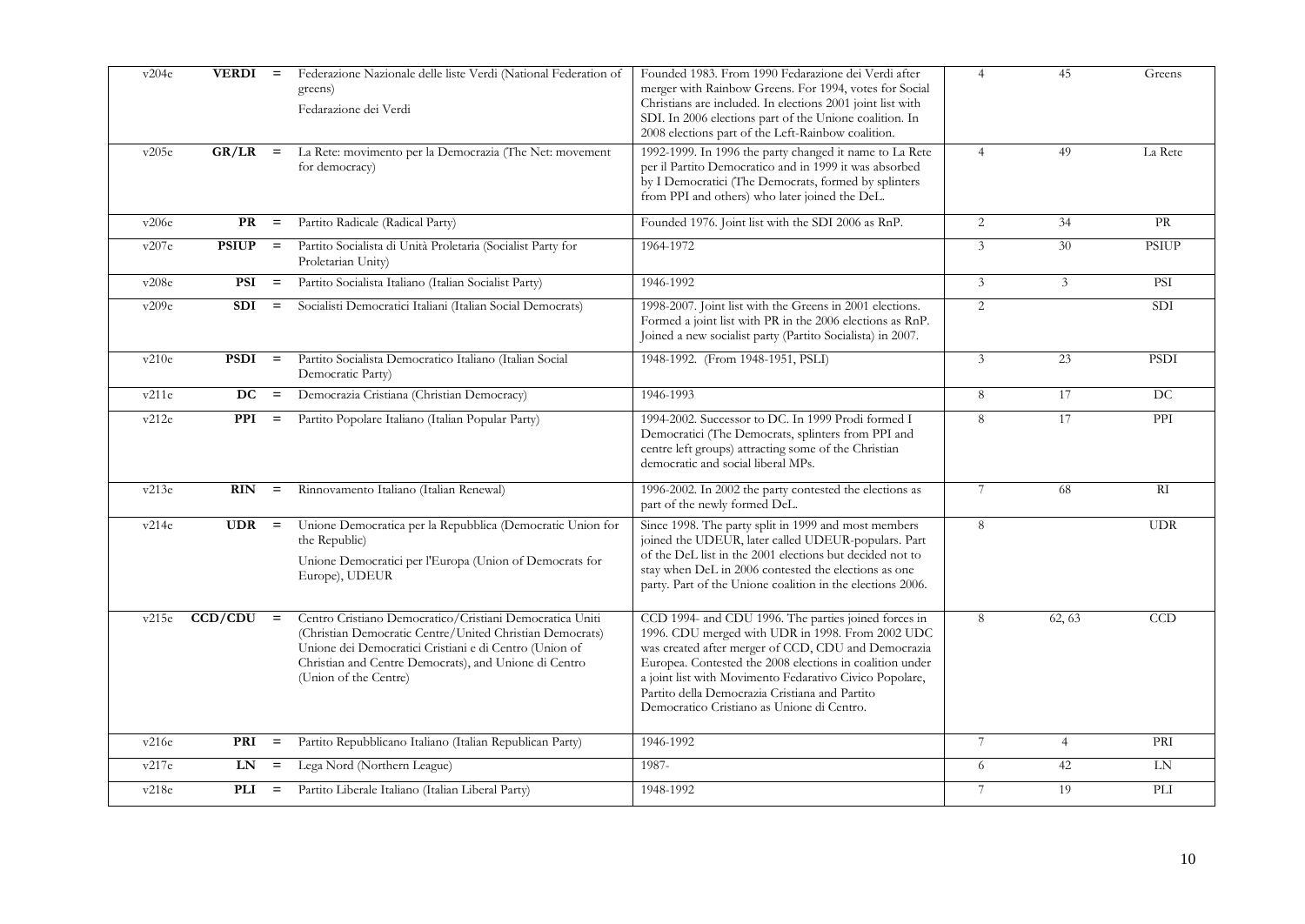| v219e | $FI/ PdL =$           |        | Forza Italia<br>Il Popolo della Liberta (People of Freedom)                                                                                     | Founded 1994. In elections 2008 as People of Freedom,<br>PdL, under joint list with AN, Democrazia Christiana per<br>le Autonomie, NPSI and others. From 2009 the party<br>dissolved into the PdL.                                                                                                                       | 9               | 61 | FI         |
|-------|-----------------------|--------|-------------------------------------------------------------------------------------------------------------------------------------------------|--------------------------------------------------------------------------------------------------------------------------------------------------------------------------------------------------------------------------------------------------------------------------------------------------------------------------|-----------------|----|------------|
| v220e | $MON =$               |        | Monarchist parties                                                                                                                              | Includes PNM=Partito Nazionale Monarchico (1946-63)<br>and PDIUM=Partito di Unità Monarchica (1948-72)                                                                                                                                                                                                                   | 10              | 20 | Mon        |
| v221e | AN                    | $\, =$ | Alleanza Nazionale (National Alliance)                                                                                                          | Founded in 1995. Successor to MSI that turned more to<br>the centre-right. In coalition under a joint list with FI and<br>others as PdL in the 2008 elections. In 2009 the party<br>dissolved and merged into the PdL.                                                                                                   | 10              | 24 | AN         |
| v222e | MSI/<br><b>MSI-DN</b> | $=$    | Movimento Sociale Italiano (Italian Social Movement)<br>Movimento Sociale Italiano-Destra Nazionale (Italian Social<br>Movement-National Right) | 1946-1994; merged with the monarchist party PDIUM<br>and changed name to MSI-DN in1972                                                                                                                                                                                                                                   | 11              | 24 | <b>MSI</b> |
| v223e |                       | $=$    | other                                                                                                                                           |                                                                                                                                                                                                                                                                                                                          |                 |    |            |
| v224e | NN                    | $=$    | No party                                                                                                                                        |                                                                                                                                                                                                                                                                                                                          |                 |    | NN         |
| v225e | SVP                   |        | Südtiroler Volkspartei (South Tyrolean People's Party)                                                                                          | Regional party in the mainly German speaking province<br>of Bozen (Bolzano in Italian).                                                                                                                                                                                                                                  | 6               | 25 |            |
| v226e | <b>NPSI</b>           |        | Nuovo Partito Socialista Italiano, NPSI (New Italian Socialist<br>Party)                                                                        | Founded in 2001, dissolved and merged into PdL 2009.<br>In the 2006 elections the party formed an electoral<br>alliance with DCA (Democrazia Cristiana per le<br>Autonomie, a split from the UdC). Contested the 2008<br>elections as part of the PdL.                                                                   | $\mathfrak{Z}$  |    |            |
| v227e | DeL                   |        | Democrazia è Libertà La Margherita (Democracy is Freedom -<br>The Daisy)                                                                        | 2002-2007. Formed by left Christian democrats and other<br>centre and left groups. Merged into PD in 2007.                                                                                                                                                                                                               | 8               |    |            |
| v228e | IdV                   |        | Italia dei Valori/ Lista di Pietro (Italy of Values)                                                                                            | Founded in 1998 by Antonio di Pietro, one of the "Clean<br>hands" magistrates. Cooperation with the centre left,<br>favors strict policies against illegal immigration, waste of<br>public money and corruption                                                                                                          | $7\phantom{.0}$ |    |            |
| v229e | RnP                   |        | Rosa nel Pugno (Rose in the Fist)                                                                                                               | 2005-2007. Founded as an alliance between PR and SDI.                                                                                                                                                                                                                                                                    | 3               |    |            |
| v230e | PD                    |        | Partito Democratico (Democratic Party)<br>In 2006 L'Ulivo (Olive tree)                                                                          | PD founded in 2007 after merger of DeL, DS and several<br>smaller groups, but the centre left parties had cooperated<br>in alliances since 1996 and the main constituent parties,<br>the DeL and DS, had contested the 2006 elections in<br>joint list as L'Ulivo. In 2006 elections votes for L'Unione<br>are included. | 3               |    |            |
| v231e | MpA                   |        | Movimento per l'Autonomia (Movement for Autonomy)                                                                                               | Founded in 2005. Alliance with LN in the 2006 elections.<br>MPs elected on own list since the 2008 elections                                                                                                                                                                                                             | 6               |    |            |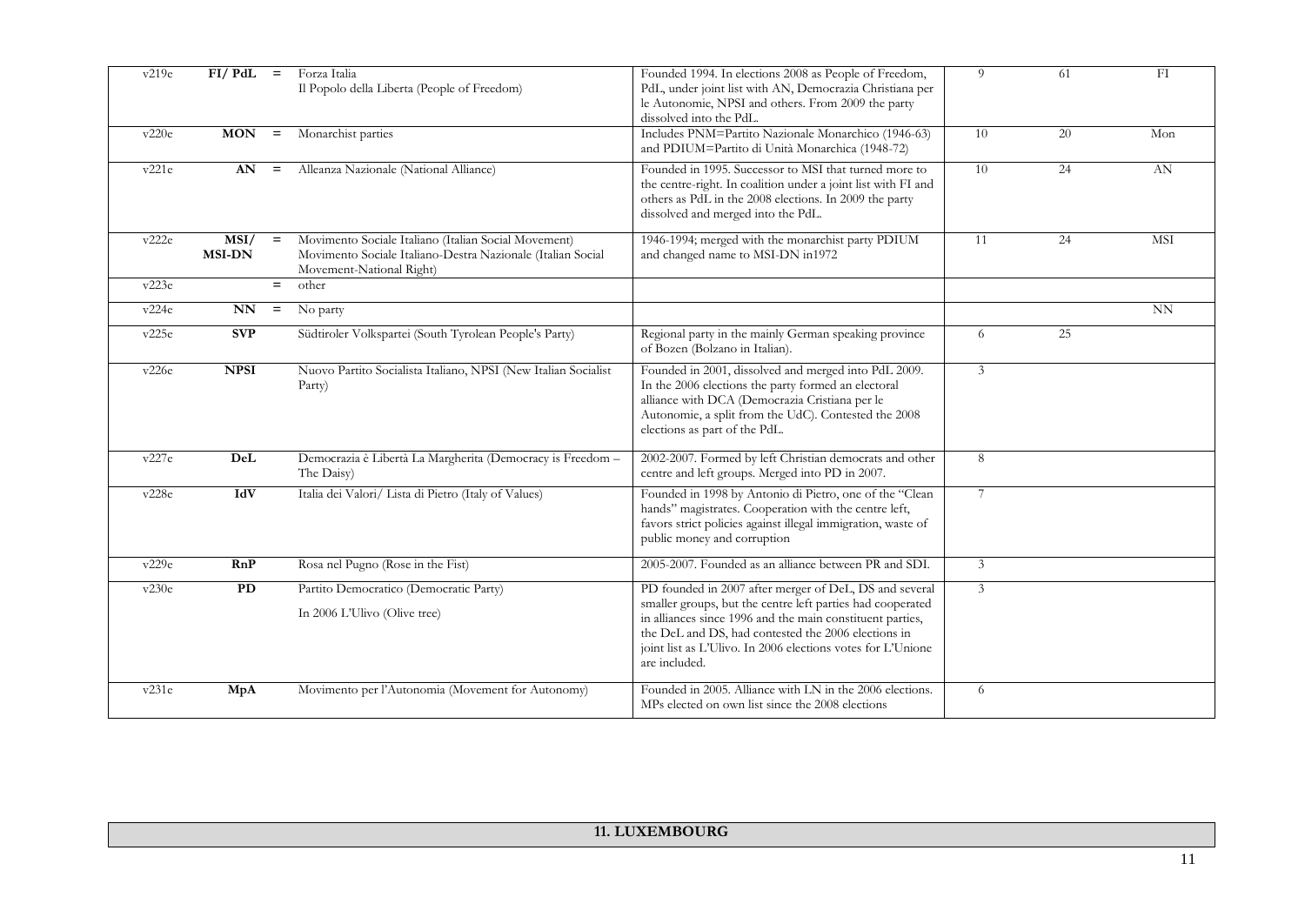| v200e | KPL         | $\qquad \qquad =$ | Kommunistesch Partei Lëtzebuerg (Communist Party)<br>Déi Lénk (1999) (The Left)                            | KPL had had no MP since 1994. It gained 1 seat in 1999<br>but then as Déi Lénk in coalition with other parties of the<br>left such as the New Left and the Revolutionary Socialist<br>Party. KPL and DL has run separate lists with only the<br>DL gaining parliamentary representation |                | <b>KPL</b>  |
|-------|-------------|-------------------|------------------------------------------------------------------------------------------------------------|-----------------------------------------------------------------------------------------------------------------------------------------------------------------------------------------------------------------------------------------------------------------------------------------|----------------|-------------|
| v201e | <b>LSAP</b> | $\qquad \qquad =$ | Lëtzebuerger Sozialistesch Aarbechterpartei (Luxembourg's<br>Socialist Workers Party)                      |                                                                                                                                                                                                                                                                                         | 3              | <b>LSAP</b> |
| v202e | SDP         | $=$               | Sozialdemokratesch Partei (Social Democratic Party)                                                        | From 1974 to 1984                                                                                                                                                                                                                                                                       | 3              | SDP         |
| v203e | <b>GLEI</b> | $\qquad \qquad =$ | Gréng Lëscht Ekologisch Initiativ (Green Left Ecological<br>Initiative)                                    | Since 1989 (first election 1989)                                                                                                                                                                                                                                                        | $\overline{4}$ | <b>GLEI</b> |
| v204e | Déi Gréng   | $=$               | Electoral Alliance of the green parties                                                                    | Since 1994, includes GLEI and GAP                                                                                                                                                                                                                                                       | $\overline{4}$ | Déi Gréng   |
| v205e | <b>GAP</b>  | $\qquad \qquad =$ | Gréng Alternativ Partei (Alternative Greens Party)                                                         | Since 1983 (first election 1984)                                                                                                                                                                                                                                                        | 4              | GAP         |
| v206e | <b>CSV</b>  | $=$               | Chrëschtlech-Sozial Vollekspartei (Christian Democrats)                                                    |                                                                                                                                                                                                                                                                                         | 8              | <b>CSV</b>  |
| v207e | DP          | $\qquad \qquad =$ | Demokratesch Partei (Democratic Party)                                                                     |                                                                                                                                                                                                                                                                                         | 7              | DP          |
| v208e | <b>ADR</b>  | $\qquad \qquad =$ | Aktiounskomitee fir Demokratie a Rentegerechtegkeet (Action<br>Committee for Democracy and Equal Pensions) | Since 1987 (first election 1989)                                                                                                                                                                                                                                                        | 10             | <b>ADR</b>  |
| v209e | EF          | $\qquad \qquad =$ | Enrôlés de Force (Forcibly enlisted)                                                                       | From 1979 to 1984                                                                                                                                                                                                                                                                       | (?)            | EF          |
| v210e | SI          | $\qquad \qquad =$ | Socialistes Indépendants (Independent socialists)                                                          | From 1979 to 1989                                                                                                                                                                                                                                                                       | 3              | SI          |
| v211e | <b>MIP</b>  | $\qquad \qquad =$ | Mouvement Indépendant Populaire (Independent Popular<br>Movement)                                          | From 1964 to 1969                                                                                                                                                                                                                                                                       | 10             | MIP         |
| v212e | PIE         | $\qquad \qquad =$ | Parti des Indépendants de l'Est (Party of the Eastern<br>Independents)                                     | From 1945 to 1948                                                                                                                                                                                                                                                                       | 7              | PIE         |
| v213e |             | $=$               | Other                                                                                                      |                                                                                                                                                                                                                                                                                         |                |             |
| v214e | NN          | $=$               | No party                                                                                                   |                                                                                                                                                                                                                                                                                         |                | <b>NN</b>   |

|       | 12. The NETHERLANDS |                   |                                                                         |  |    |            |  |  |  |
|-------|---------------------|-------------------|-------------------------------------------------------------------------|--|----|------------|--|--|--|
| v200e | SP                  | $=$               | Socialistische Partij (Socialist Party)                                 |  |    | SP.        |  |  |  |
| v201e | <b>CPN</b>          | $\equiv$          | Communistische Partij Nederland (Communist Party of the<br>Netherlands) |  |    | <b>CPN</b> |  |  |  |
| v202e | <b>PSP</b>          | $\qquad \qquad =$ | Pacifistische Socialistische Partij (Pacifist Socialist Party)          |  |    | <b>PSP</b> |  |  |  |
| v203e | GL                  | $=$               | Groen Links (Green Left)                                                |  |    | GL         |  |  |  |
| v204e | EVP                 | $=$               | Evangelische Volks Partij (Evangelical People's Party)                  |  | 8  | <b>EVP</b> |  |  |  |
| v205e | PPR                 | $=$               | Politieke Partij Radicalen (Radical Political Party)                    |  |    | <b>PPR</b> |  |  |  |
| v206e | PvdA                | $=$               | Partij van de Arbeid (Labour Party)                                     |  |    | PvdA       |  |  |  |
| v207e | <b>AOV</b>          | $\equiv$          | Algemeen Ouderen Verbond (General Pensioners League)                    |  | 12 | <b>AOV</b> |  |  |  |
| v208e | Unie $55+$          | $=$               | Unie 55+ (55+ Union)                                                    |  | 12 | Unie $55+$ |  |  |  |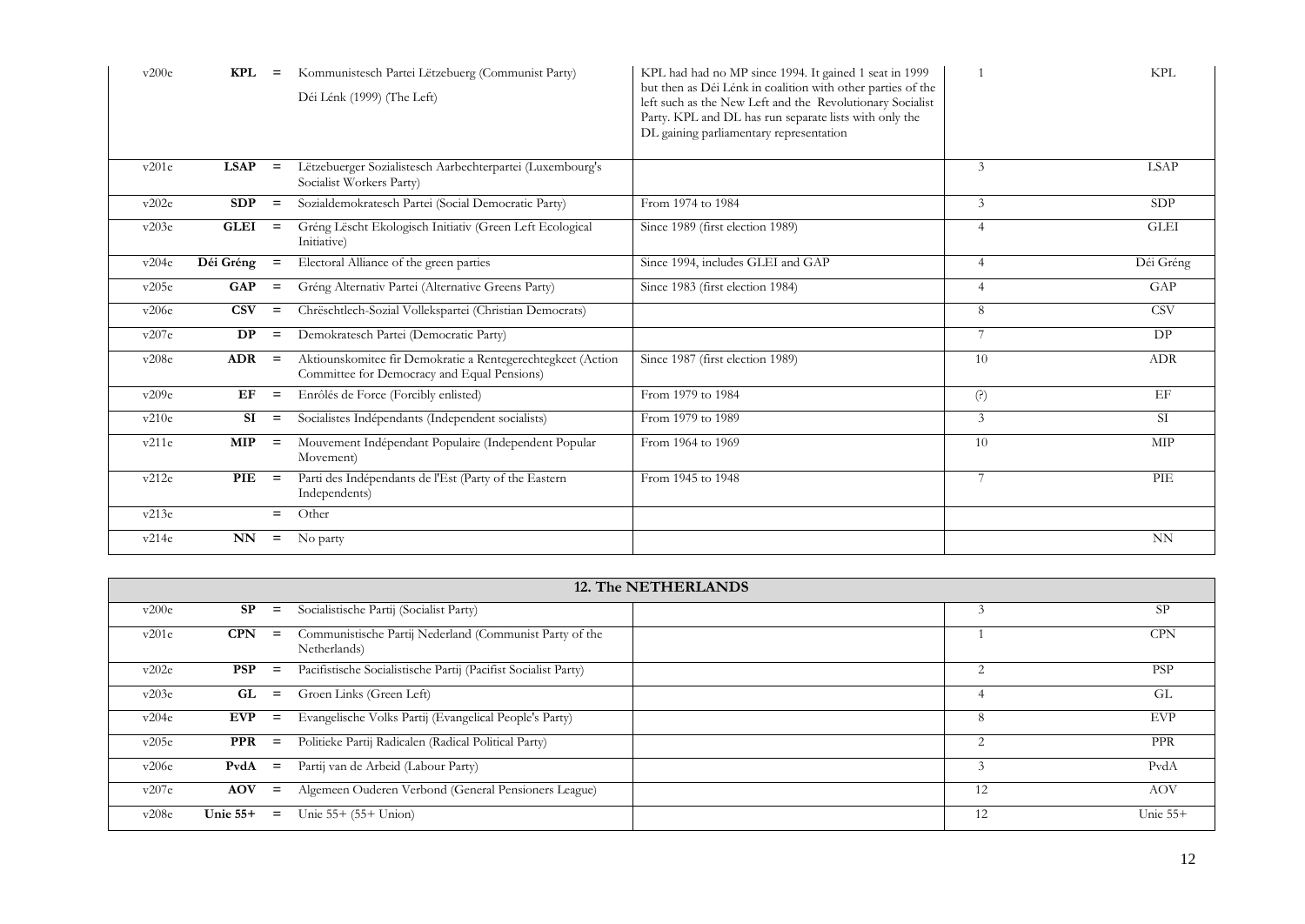| v209e | <b>D66</b>  | $=$      | Democraten 66 (Democrats '66)                                                                |                                                                                                                                                          | $\overline{7}$ | D <sub>66</sub>           |
|-------|-------------|----------|----------------------------------------------------------------------------------------------|----------------------------------------------------------------------------------------------------------------------------------------------------------|----------------|---------------------------|
| v210e | <b>ARP</b>  | $=$      | Anti Revolutionaire Partij (Anti-Revolutionary Party)                                        |                                                                                                                                                          | 8              | ARP                       |
| v211e | KVP         | $=$      | Katholieke Volks Partij (Catholic People's Party)                                            |                                                                                                                                                          | 8              | <b>KVP</b>                |
| v212e | CDA         | $=$      | Christen-Democratisch Appel (Christian Democratic Appeal)                                    |                                                                                                                                                          | 8              | <b>CDA</b>                |
| v213e | <b>CHU</b>  | $=$      | Christelijk Historische Unie (Christian Historical union)                                    |                                                                                                                                                          | 8              | <b>CHU</b>                |
| v214e | <b>DS70</b> | $=$      | Democratische Socialisten 70 (Democratic Socialists '70)                                     |                                                                                                                                                          | 3              | <b>DS70</b>               |
| v215e | <b>NMP</b>  | $=$      | Nederlandse Middenstands Partij (Dutch Retailers' Party)                                     |                                                                                                                                                          | 12             | $\ensuremath{\text{NMP}}$ |
| v216e | CP/CD       | $=$      | Centrum Partij - CP (Centre Party) and Centrum Democraten -<br>CD (Centre Democrats)         |                                                                                                                                                          | 11             | CP/CD                     |
| v217e | <b>GPV</b>  | $=$      | Gereformeerd Politiek Verbond (Reformed Political League)                                    | Merged with RPF into CU                                                                                                                                  | 8              | <b>GPV</b>                |
| v218e | <b>RPF</b>  | $=$      | Reformatorische Politieke Federatie (Reformed Political<br>Federation)                       | Merged with GPV into CU                                                                                                                                  | 8              | <b>RPF</b>                |
| v219e | SGP         | $=$      | Staatkundig Gereformeerde Partij (Political Reformed Party)                                  |                                                                                                                                                          | 8              | SGP                       |
| v220e | <b>RKPN</b> | $=$      | Rooms-Katholieke Partij Nederland (Roman Catholic Party of<br>the Netherlands)               |                                                                                                                                                          | 8              | <b>RKPN</b>               |
| v221e | $VVD =$     |          | Volkspartij voor Vrijheid en Democratie (People's Party for<br>Freedom and Democracy         |                                                                                                                                                          | 7              | <b>VVD</b>                |
| v222e | $PB/RVP =$  |          | Farmers' Party (Boerempartij - BP) and Rightwing People's<br>Party (Rechtse Volkspartij-RVP) |                                                                                                                                                          | $\overline{Q}$ | BP/RVP                    |
| v223e |             | $=$      | Other                                                                                        |                                                                                                                                                          |                |                           |
| v224e | NN          | $=$      | No party                                                                                     |                                                                                                                                                          |                | NN                        |
| v225e | CU          | $\equiv$ | Christen Unie (Christian Union)                                                              | Founded as an alliance between RPF and GPV and<br>formed a common parliamentary party in 2001.                                                           | 8              |                           |
| v226e | LPF         | $\equiv$ | Lijst Pim Fortuyn (List Pim Fortuyn)                                                         | Created by Pim Fortuyn in 2002 after his dismissal from<br>Leefbar Nederland. The party was dissolved on national<br>level in 2008.                      | 10             |                           |
| v227e | <b>PVV</b>  | $\equiv$ | Partij voor de Vrijheid (Party for Freedom)                                                  | Founded by Geert Wilders after defecting from the VVD<br>in 2004 in protest against the party's positive stance<br>towards Turkish membership in the EU. | 10             |                           |

|       | <b>13. NORWAY</b> |     |                                                                                                        |                                                                                                                                                                                      |  |        |  |  |  |
|-------|-------------------|-----|--------------------------------------------------------------------------------------------------------|--------------------------------------------------------------------------------------------------------------------------------------------------------------------------------------|--|--------|--|--|--|
| v200e | NKP/RV            | $=$ | Norges Kommunistiske Parti/Rød Valgallianse (Communist<br>Party/Red Election Alliance)                 | Before 1961=NKP; From 1973 Red Election Alliance                                                                                                                                     |  | NKP/RV |  |  |  |
| v201e | SF/SV             | $=$ | Socialistisk Folkeparti (Socialist People's Party)<br>Sosialistisk Venstreparti (Socialist Left Party) | Before 1973 = Sosialistisk Folkeparti, From 1973 in<br>electoral alliance (Socialist People's Party, Communist<br>Party and Democratic Socialists) From 1975 Socialist Left<br>Party |  | SF/SV  |  |  |  |
| v202e | A                 | $=$ | Arbeiderpartiet (Labour Party)                                                                         |                                                                                                                                                                                      |  |        |  |  |  |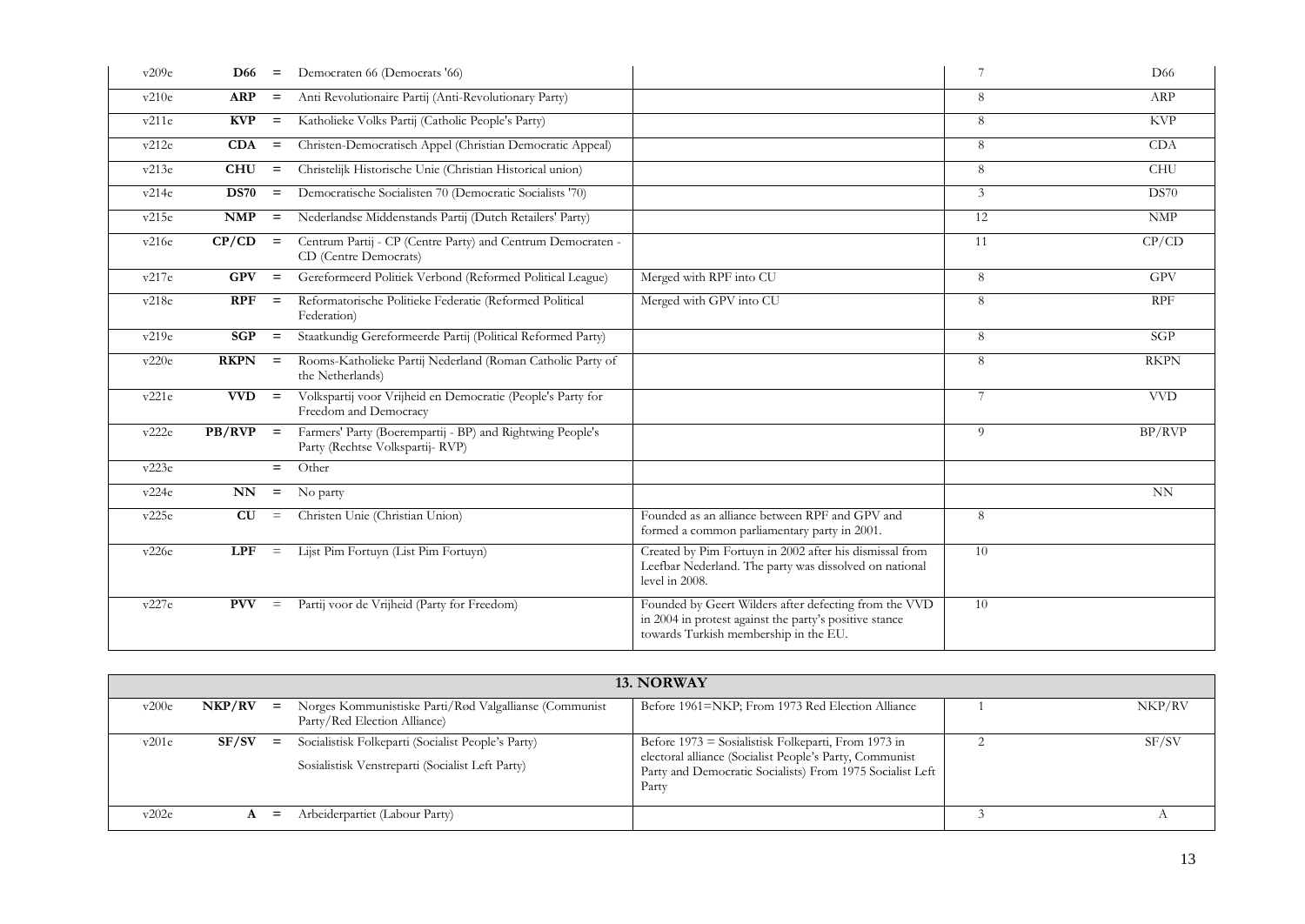| v203e |            | $=$   | Venstre (Liberal Party)                          |                                                            |    |            |
|-------|------------|-------|--------------------------------------------------|------------------------------------------------------------|----|------------|
| v204e | KRF        | $=$   | Kristelig Folkeparti (Christian People's Party)  |                                                            |    | <b>KRF</b> |
| v205e | SP         | $=$   | Senterpartiet (Centre Party)                     | Before $1959$ =Bondepartiet                                |    | SP.        |
| v206e | $DLF =$    |       | Det Liberale Folkeparti (Liberal People's Party) |                                                            |    | <b>DLF</b> |
| v207e |            | $H =$ | Høyre (Conservative Party)                       |                                                            |    |            |
| v208e | <b>FRP</b> | $=$   | Fremskrittspartiet (Progress Party)              | Before 1975 = Anders Langes Parti (Anders Langes<br>Party) | 10 | <b>FRP</b> |
| v209e |            | $=$   | Other                                            |                                                            |    |            |
| v210e | NN         | $=$   | No party                                         |                                                            |    | <b>NN</b>  |

|       |             |          |                                                                                                                                      | <b>14. PORTUGAL</b>                                                        |                    |            |
|-------|-------------|----------|--------------------------------------------------------------------------------------------------------------------------------------|----------------------------------------------------------------------------|--------------------|------------|
| v200e | <b>UDP</b>  | $=$      | Uniao Democrática Popular (Democratic Popular Union)<br>Bloco de Esquerda (Left Bloc)                                                | BE formed in 1999 by left wing parties, among them the<br><b>UDP</b>       | 1, from<br>1999: 2 | <b>UDP</b> |
| v201e | $MDP/CDE =$ |          | Movimento Democrático Popular - Commissao Democrática<br>Eleitoral (People's Democratic Movement/Electoral<br>Democratic Commission) |                                                                            | 2                  | MDP/CDE    |
| v202e | <b>PCP</b>  | $=$      | Partido Comunista Português (Portuguese Communist Party)<br>PEV, Partido Ecologista (the Greens)                                     | PEV has worked in close alliance with PCP since its<br>foundation in 1982. |                    | PCP-       |
| v203e | <b>PS</b>   | $=$      | Partido Socialista (Socialist Party)                                                                                                 |                                                                            | 3                  | <b>PS</b>  |
| v204e | <b>PRD</b>  | $=$      | Partido Renovador Democrático (Democratic Renewal Party)                                                                             |                                                                            | 3                  | <b>PRD</b> |
| v205e | <b>PSD</b>  | $=$      | Partido Socialdemocrata (Social Democratic Party)                                                                                    |                                                                            | 8                  | <b>PSD</b> |
| v206e | <b>PSN</b>  | $=$      | Partido de Solidariedade National (Party of National Solidarity)                                                                     | 1990-2006. Main focus the protection of pensioners'<br>interest.           | 9                  | <b>PSN</b> |
| v207e | <b>PPM</b>  | $\equiv$ | Partido Popular Monarquico (Monarchic People's Party)                                                                                |                                                                            | $\Omega$           | <b>PPM</b> |
| v208e | CDS         | $=$      | CDS/PP, Partido do Centro Democrático Social Party (Party<br>of the Democratic Social Centre), /Partido Popular (People's<br>Party)  | From 1993 CDS/PP                                                           | 9                  | <b>CDS</b> |
| v209e | AD          | $=$      | Alianca Democrática (Democratic Alliance)                                                                                            | 1980-1982. Includes PSD, CDS and PPM.                                      | $\overline{7}$     | AD         |
| v210e |             | $=$      | Other                                                                                                                                |                                                                            |                    |            |
| v211e | NN          | $=$      | No party                                                                                                                             |                                                                            |                    | <b>NN</b>  |

|       |            |                                                      | 15. SPAIN                                                                                                                         |         |
|-------|------------|------------------------------------------------------|-----------------------------------------------------------------------------------------------------------------------------------|---------|
| v200e | H B<br>$=$ | Herri Batasuna (United People)                       | Elecctoral participation under three names, HB, Euskal<br>Herritarrok and EHAK. Banned from electoral<br>participation since 2003 | НB      |
| v201e | IU<br>$=$  | Izquerda Unida (Spanish Communist Party/United Left) | United Left after 1989.                                                                                                           | PCE; IU |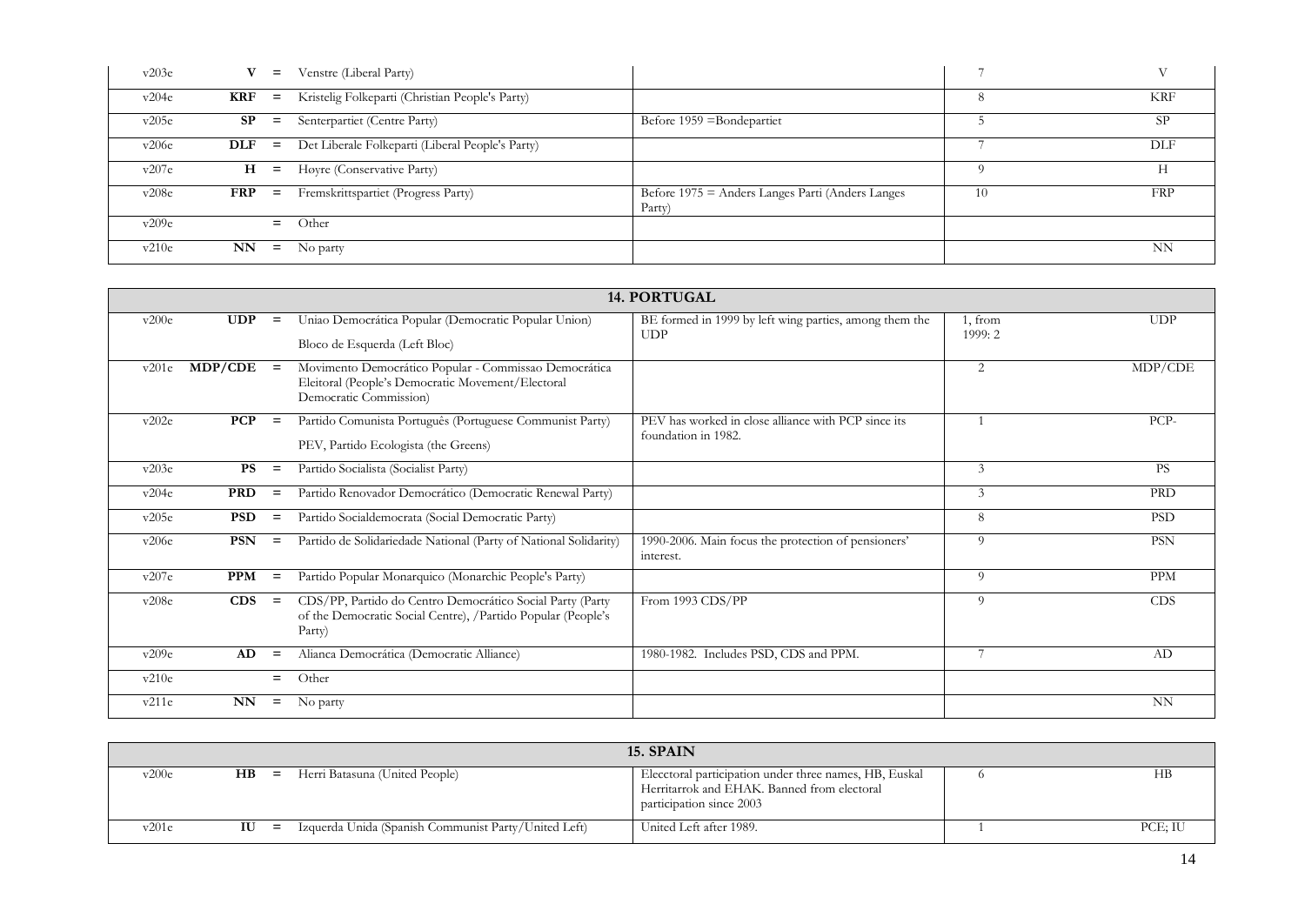| v202e | ERC         | $=$      | Esquerra Republicana de Catalunya (Catalonia's Republican<br>Left)      |                                                                                                                                                                                                                                                               | 6        | <b>ERC</b>  |
|-------|-------------|----------|-------------------------------------------------------------------------|---------------------------------------------------------------------------------------------------------------------------------------------------------------------------------------------------------------------------------------------------------------|----------|-------------|
| v203e | <b>PSOE</b> | $=$      | Partido Socialista Obrero Español (Spanish Socialist Workers'<br>Party) | Founded in 1879, absorbed several minor socialist groups<br>in the 1977-79 period.                                                                                                                                                                            | 3        | <b>PSOE</b> |
| v204e | <b>UCD</b>  | $\equiv$ | Unión de Centro Democrático (Union of the Democratic<br>Center)         | Founded in 1977 and disapeared after the 1982 election.                                                                                                                                                                                                       | 8        | UCD; CDS    |
| v205e | <b>CIU</b>  | $\equiv$ | Convergència i Unió de Catalunya (Convergence and Union)                |                                                                                                                                                                                                                                                               | 6        | CiU         |
| v206e | <b>PNV</b>  | $\equiv$ | Partido Nacionalista Vasco (Basque Nationalist Party)                   |                                                                                                                                                                                                                                                               | 6        | <b>PNV</b>  |
| v207e | cc          | $\equiv$ | Coalitión Canaria (Independent Groupings of Canary/Canary<br>Coalition) | Canary Coalition after 1993                                                                                                                                                                                                                                   | 6        | AIC; CC     |
| v208e | PP          | $\equiv$ | Partido Popular (Popular Party)                                         | Founded in 1977 as AP (Alianza Popular). Sponsored<br>the formation of electoral coalition under the names of<br>CD (Coalición Democrática) and CP (Coalición Popular),<br>becoming the Popular Party after the disbandment of CD<br>after the 1986 election. | $\Omega$ | <b>PP</b>   |
| v209e |             | $=$      | Other                                                                   |                                                                                                                                                                                                                                                               |          |             |
| v210e | NN          | $=$      | No party                                                                |                                                                                                                                                                                                                                                               |          | <b>NN</b>   |
| v211e | <b>BNG</b>  | $\equiv$ | Bloque Nacionalista Gallego (Galician Nationalist Block)                | Gallician nationalist political alliance formed in 1982                                                                                                                                                                                                       | 6        |             |

|       |           |          |                                                                    | 16. SWEDEN                                                            |                |            |
|-------|-----------|----------|--------------------------------------------------------------------|-----------------------------------------------------------------------|----------------|------------|
| v200e | v         | $\equiv$ | Vänsterpartiet (The Left Party)                                    | Before 1991 = Vänsterpartiet Kommunisterna (Left<br>Party Communists) |                | <b>COM</b> |
| v201e | s         | $\equiv$ | Socialdemokratiska Arbetarpartiet (The Social Democratic<br>Party) |                                                                       | 3              | <b>SD</b>  |
| v202e | MP        | $\equiv$ | Miljöpartiet de Gröna (The Environmental Party)                    | Founded 1981                                                          | $\overline{4}$ | Green      |
| v203e | C         | $\equiv$ | Centerpartiet (Center Party)                                       | Until 1957 Agrarian Party                                             |                | Ce         |
| v204e | KD        | $\equiv$ | Kristdemokraterna (The Christian Democratic Party)                 | Founded 1964                                                          | 8              | CD         |
| v205e | FP        | $\equiv$ | Folkpartiet Liberalerna (The Liberal Party)                        |                                                                       |                | Li         |
| v206e | ND        | $=$      | Ny Demokrati (New Democracy)                                       | Founded 1991                                                          | 10             | New Dem    |
| v207e | М         | $\equiv$ | Moderata Samlingspartiet (The Conservative Party)                  | Until 1969 The Right                                                  | 9              | Co         |
| v208e |           | $=$      | Other                                                              |                                                                       |                |            |
| v209e | NN        | $=$      | No party                                                           |                                                                       |                | <b>NN</b>  |
| v210e | <b>SD</b> | $\equiv$ | Sverigedemokraterna                                                | Founded 1988. In parliament for the first time 2010.                  | 10             |            |

|                                         | <b>17. UNITED KINGDOM</b> |      |
|-----------------------------------------|---------------------------|------|
| v200e<br>$=$<br>Comm<br>Communist Party |                           | Jomm |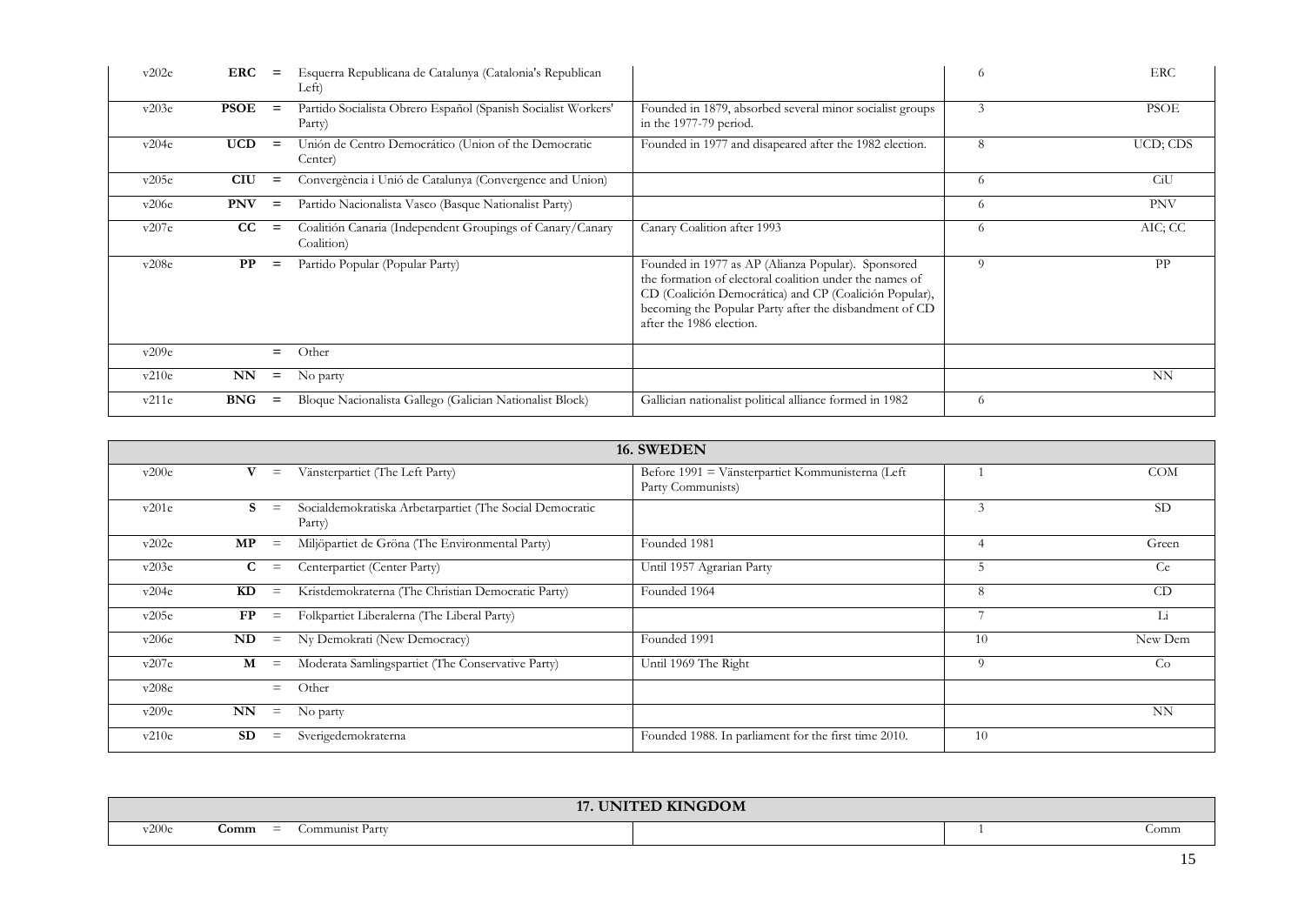| v201e | <b>ILP</b><br>$=$                  | Independent Labour Party           |                                                                       | $\overline{2}$ | ILP        |
|-------|------------------------------------|------------------------------------|-----------------------------------------------------------------------|----------------|------------|
| v202e | <b>SNP</b><br>$=$                  | Scottish National Party            |                                                                       | 6              | <b>SNP</b> |
| v203e | PC<br>$=$                          | Plaid Cymru                        |                                                                       | 6              | PC         |
| v204e | $\mathbf{C}\mathbf{W}$<br>$\equiv$ | Commonwealth Party                 |                                                                       | 2              | <b>CW</b>  |
| v205e | Lab<br>$=$                         | Labour Party                       |                                                                       | 3              | Lab        |
| v206e | Lib<br>$=$                         | Liberal Party<br>Liberal Democrats | Liberals merged with SDP to form the Liberal<br>Democrats 1988        |                | Lib        |
| v207e | SDP<br>$\, =$                      | Social Democratic Party            | Dissolved 1988, merged with Liberals to form the Liberal<br>Democrats | 3              | <b>SDP</b> |
| v208e | $Con =$                            | Conservative Party                 |                                                                       | 9              | Con        |
| v209e | IN<br>$\equiv$                     | Irish Nationalist parties          |                                                                       | 6              | IN         |
| v210e | $\mathbf{U}$<br>$\equiv$           | <b>Unionist Parties</b>            |                                                                       | 6              | U          |
| v211e | $=$                                | Other                              |                                                                       |                |            |
| v212e | NN<br>$\equiv$                     | No party                           |                                                                       |                | <b>NN</b>  |

| Variable | Dataset         | Domestic party name (Party Name in English) | <b>Comment</b> | Party  | Party          | English      |
|----------|-----------------|---------------------------------------------|----------------|--------|----------------|--------------|
|          | Abbreviation(s) |                                             |                | family | Identification | Abbreviation |
|          |                 |                                             |                |        | (R&M)          |              |

|       |             |                   | 18. BULGARIA                                                                                   |          |                |             |
|-------|-------------|-------------------|------------------------------------------------------------------------------------------------|----------|----------------|-------------|
| v200e | <b>BBB</b>  | $\equiv$          | Balgarski Biznes Blok (Bulgarian Business Bloc)                                                |          | 9              | <b>BBB</b>  |
| v201e | <b>BNS</b>  | $\equiv$          | Balgarski Naroden Sayuz (Bulgarian National Union)                                             | 8        | 23             | <b>BPU</b>  |
| v202e | <b>BSP</b>  | $\equiv$          | Balgarska Sotsialisticheska Partiya (Bulgarian Socialist Party; Coalition for<br>Bulgaria)     | 3        |                | <b>BSP</b>  |
| v203e | <b>BZNS</b> | $=$               | Balgarski Zemdelski Naroden Sayuz (Bulgarian Agrarian National Union)                          | 5        | 3              | <b>BANU</b> |
| v204e | <b>DPS</b>  | $\equiv$          | Dvizhenie za Prava i Svobodi (Movement for Rights & Freedoms)                                  | -6       | $\overline{4}$ | <b>MRF</b>  |
| v205e | <b>DSB</b>  | $\equiv$          | Demokrati za Silna Balgariya (Democrats for Strong Bulgaria)                                   | 8        | 22             | <b>DSB</b>  |
| v206e | EL          | $\equiv$          | Koalicija Evrolevica (Euroleft Coalition)                                                      | 3        | 15             | EC          |
| v207e | <b>NDSV</b> | $\equiv$          | Natsionalno Dvizhenie Simeon Vtori (National Movement Simeon II)                               | $\Omega$ | 17             | <b>NDSV</b> |
| v208e | KA          | $\equiv$          | Koalitsiya Ataka (Attack Coalition)                                                            | 10       | 21             | AC          |
| v209e | <b>NS</b>   | $\equiv$          | Naroden Sayuz (People's Union)                                                                 | 8        | 11             | PU          |
| v210e | <b>ODS</b>  | $\qquad \qquad =$ | Obedineni Demokratichni Sili (United Democratic Forces)                                        | 8        | $\overline{2}$ | <b>UDF</b>  |
| v211e | <b>GERB</b> | $\equiv$          | Graždani za Evropejsko Razvitie na Bălgaria (Citizens for European<br>Development of Bulgaria) | 8        |                | <b>CEDB</b> |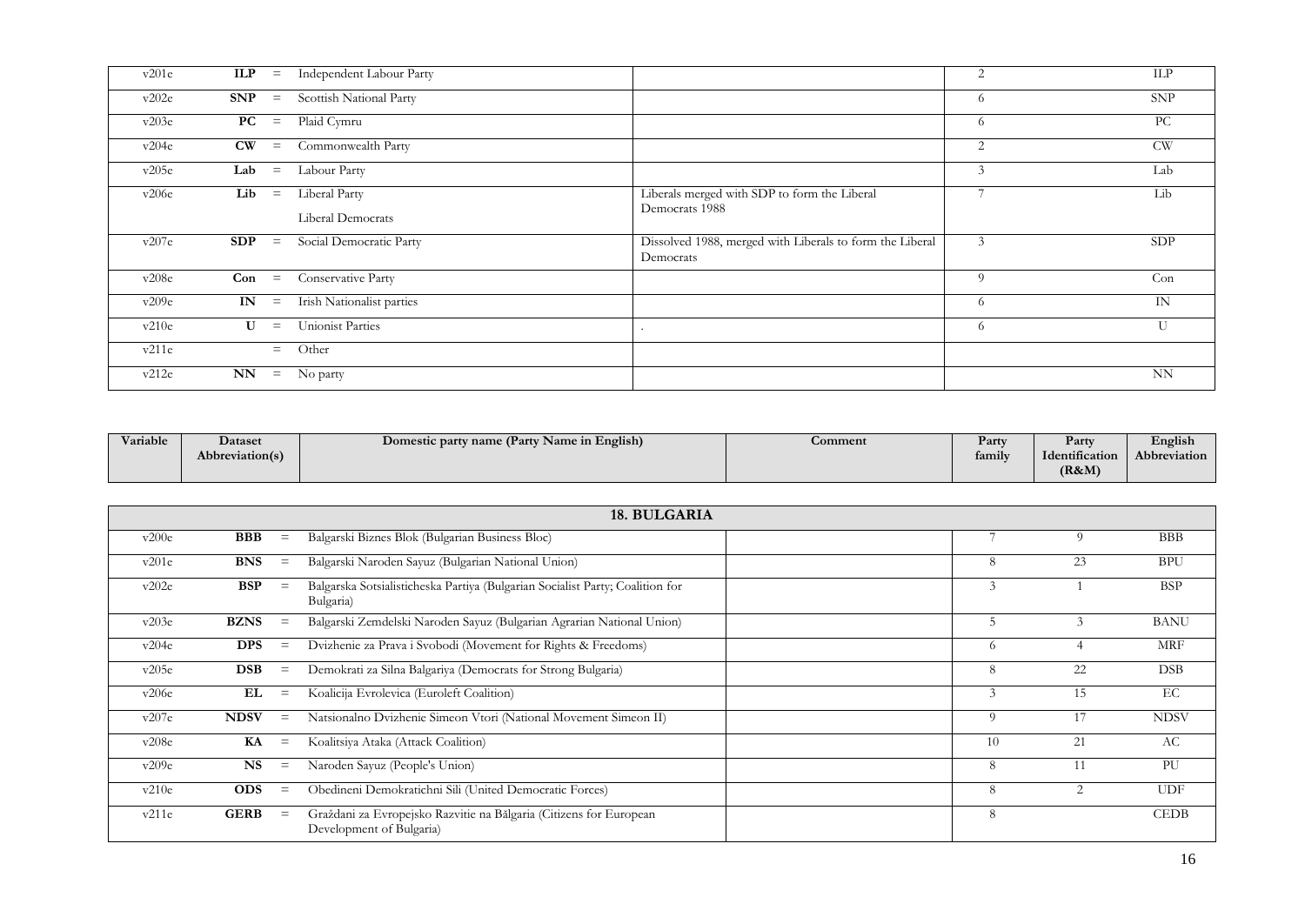| $\sim$ $\sim$<br>$-1$<br>∨∠⊥∠(                     | <b>RZS</b><br>$\hspace{0.05cm}$<br>___ | Red Zakonnost Spravedlivost (<br>: (Order, Lawfulness,<br>ustice |  | ОL |
|----------------------------------------------------|----------------------------------------|------------------------------------------------------------------|--|----|
| nn,<br>-- 1<br>$^{\prime}$ $^{\prime}$ $^{\prime}$ |                                        | <b>)thers</b>                                                    |  |    |

|       |               |                   | 19. CYPRUS                                                                                   |                                  |               |                |             |
|-------|---------------|-------------------|----------------------------------------------------------------------------------------------|----------------------------------|---------------|----------------|-------------|
| v200e | <b>ADIK</b>   | $\qquad \qquad =$ | Agonistiko Dimokratiko Kinima (Fighting Democratic Movement)                                 |                                  | 10            |                | <b>FDM</b>  |
| v201e | <b>AKEL</b>   | $\qquad \qquad =$ | Anorthotikon Komma Ergazomenou Laou (Progressive Party of the Working<br>People)             |                                  |               | $\overline{c}$ | <b>PPWP</b> |
| v202e | <b>DIKO</b>   | $=$               | Dimokratiko Komma (Democratic Party)                                                         |                                  |               | $\mathcal{R}$  | DP          |
| v203e | <b>DISY</b>   | $\equiv$          | Dimokratikos Synagermos (Democratic Rally)                                                   |                                  | $\Omega$      | 4              | DR          |
| v204e | <b>EDI</b>    | $\qquad \qquad =$ | Enomenoi Dimokrates (United Democrats)                                                       | Formed in 1996 by KED and ADISOK |               |                | UD          |
| v205e | <b>EVROKO</b> | $\qquad \qquad =$ | Evropaiko Komma (European Party)                                                             | Formed in 2006 by NEO and ADIK   | 10            | $^{(1)}$       | EP          |
| v206e | <b>KOP</b>    | $\equiv$          | Kinima Oikologon Perivallontiston (Ecological and Environmental Movement)                    |                                  |               |                | <b>EEM</b>  |
| v207e | <b>EDEK</b>   | $\qquad \qquad =$ | Kinima Sosialdemokration Eniaia Dimokratiki Enosi Kentrou (Movement for<br>Social Democracy) | Ran as KISOS in 2001             | $\mathcal{F}$ | 8              | <b>MSD</b>  |
| v208e | <b>NEO</b>    | $\qquad \qquad =$ | Neoi Orizontes (New Horizons)                                                                |                                  | 10            | 9              | NH          |
| v224e |               |                   | Others                                                                                       |                                  |               |                |             |

|       |                |                   | <b>20. CZECH REPUBLIC</b>                                                                         |          |                |             |
|-------|----------------|-------------------|---------------------------------------------------------------------------------------------------|----------|----------------|-------------|
| v200e | <b>CSSD</b>    | $\equiv$          | Česká Strana Sociálně Demokratická (Czech Social Democratic Party)                                | 3        | 5              | <b>CSDP</b> |
| v201e | <b>HSD-SMS</b> | $\qquad \qquad =$ | Hnutí za Samosprávnou Demokracii-Spolecnost pro Moravu a Slezsko<br>(Moravian Silesian Movement)  | 6        | 3              | <b>MSM</b>  |
| v202e | <b>KDU-CSL</b> | $=$               | Křesťanská a Demokratická Unie – Československá Strana Lidová (Christian<br>and Democratic Union) | 8        |                | CDU         |
| v203e | <b>KSCM</b>    | $=$               | Komunistická Strana Čech a Moravy (Communist Party of Bohemia and<br>Moravia)                     |          | 2              | <b>CPBM</b> |
| v204e | <b>LSU</b>     | $\equiv$          | Liberálne Sociální Unie (Liberal Social Union)                                                    |          | 14             | LSU         |
| v205e | <b>ODA</b>     | $\qquad \qquad =$ | Občanská Demokratická Aliance (Civic Democratic Alliance)                                         | 7        | 15             | <b>CDA</b>  |
| v206e | <b>ODS</b>     | $\equiv$          | Občanská Demokratická Strana (Civic Democratic Party)                                             | $\Omega$ | 13             | CDP         |
| v207e | <b>SPR-RSC</b> | $\equiv$          | Sdruzení pro Republiku - Republikánská Strana Československa (Association<br>for the Republic)    | 10       | 10             | AR          |
| v208e | SZ             | $=$               | Strana Zelených (Greens)                                                                          |          | $\overline{ }$ | G           |
| v209e | <b>US</b>      | $\equiv$          | Unie Svobody (Freedom Union)                                                                      |          | 23             | FU          |
| v210e | TOP09          | $=$               | Tradice, Odpovědnost, Prosperita a číslovky 09 (Tradition, Responsibility,<br>Prosperity)         |          |                | TRP         |
| v211e | <b>VV</b>      | $\equiv$          | Věci Veřejné (Public Affairs)                                                                     |          |                | PA          |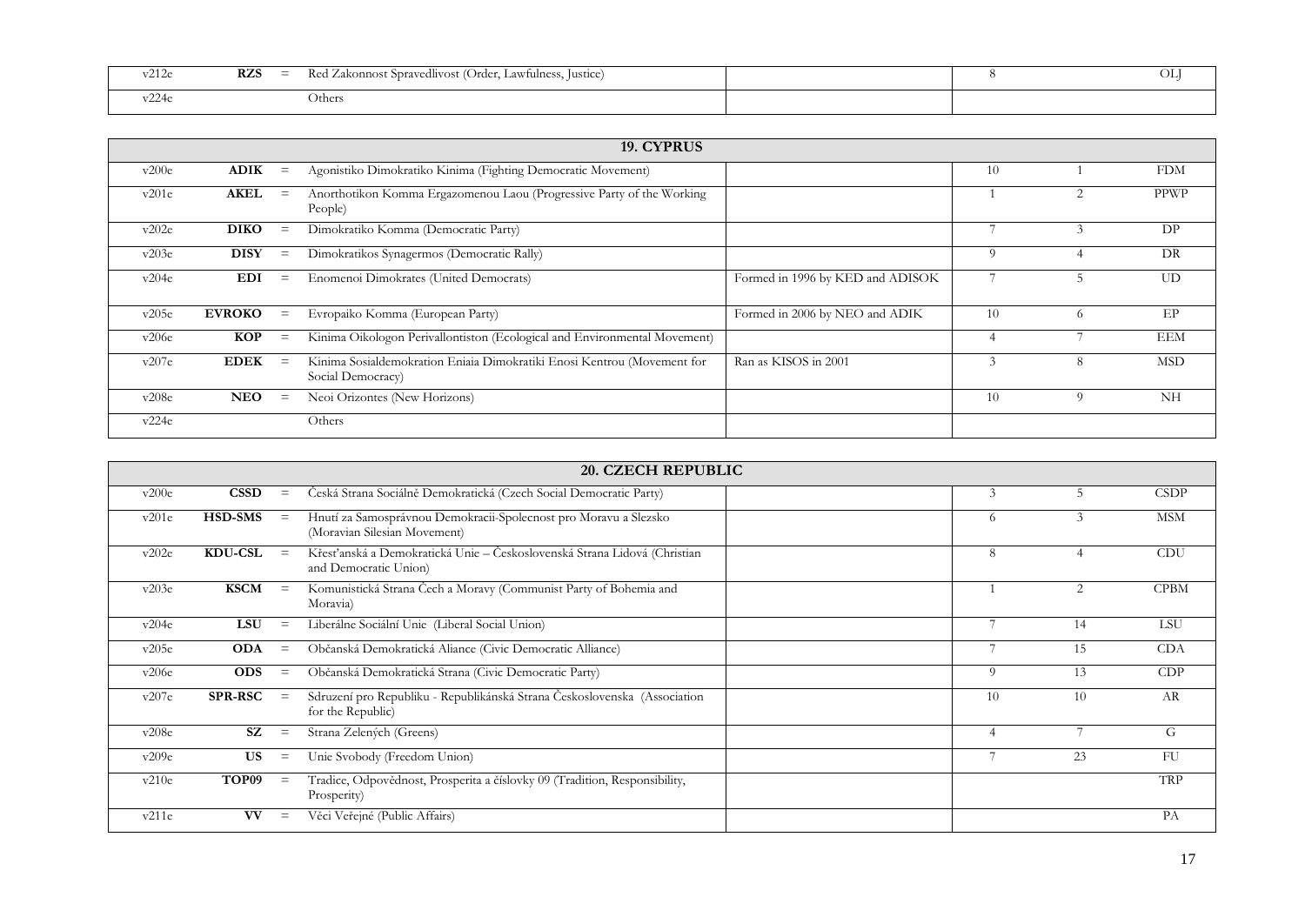| $\sim$<br>$\sim$ | Jthers |  |
|------------------|--------|--|
|                  |        |  |

|       |               |          | 21. ESTONIA                                                                           |                                 |                |                |              |
|-------|---------------|----------|---------------------------------------------------------------------------------------|---------------------------------|----------------|----------------|--------------|
| v200e | <b>EEE</b>    | $\equiv$ | Eesti Ettervotjate Erakond (Estonian Entrepreneurs' Party)                            |                                 | 7              | 11             | EEP          |
| v201e | EK            | $\equiv$ | Eesti Koonderakond (Estonian Coalition Party)                                         |                                 | 5              | $\mathfrak{Z}$ | CP           |
| v202e | EKe           | $\equiv$ | Eesti Keskerakond (Estonian Centre Party)                                             |                                 | 7              | $\overline{4}$ | ECP          |
| v203e | <b>EME</b>    | $\,=\,$  | Eesti Maarahva Erakond (Estonian Country People's Party)                              |                                 | 5              | 23             | <b>ECPP</b>  |
| v204e | ERo           | $\,=\,$  | Eesti Rohelised (Estonian Greens)                                                     |                                 | $\overline{4}$ | 10             | EG           |
| v205e | ER            | $\equiv$ | Eesti Reformierakond (Estonian Reform Party)                                          |                                 | 7              | 14             | EReP         |
| v206e | <b>ERL</b>    | $\equiv$ | Eestimaa Rahvaliit (People's Union of Estonia)                                        |                                 | 5              | 26             | PUE          |
| v207e | ERP           | $\equiv$ | Eesti Rojalistlik Partei (Estonian Royalist Party)                                    |                                 | 10             | 6              | ERP          |
| v208e | <b>ERSP</b>   | $\,=\,$  | Eesti Rahvusliku Soltumatuse Partei (Estonian National Independence Party)            |                                 | 9              | $\overline{1}$ | <b>ENIP</b>  |
| v209e | <b>MKE</b>    | $\equiv$ | Meie Kodu on Eestimaa (Our Home Is Estonia)                                           |                                 | 6              | 15             | OHIE         |
| v210e | IL            | $\equiv$ | Ismaaliit (Pro Patria Union)                                                          |                                 | 9              | 22             | PPU          |
| v211e | <b>IresPL</b> | $\equiv$ | Isamaa ja Res Publica Liit (Union of Pro Patria and Res Publica)                      |                                 | 9              | 29             | <b>UPPRP</b> |
| v212e | KMÜ           | $\equiv$ | Koonderakond ja Maarahva Ühendus (Coalition Party and Rural Union)                    |                                 | 5              | 13             | <b>CPRU</b>  |
| v213e | <b>SDE</b>    | $\equiv$ | Sotsiaaldemokraatlik Erakond (Social Democratic Party)                                | 1992-2004: Moodukad (Moderates) | 3              | 5              | <b>SDP</b>   |
| v214e | PE-EK         | $\equiv$ | Parem Eestija Eesti Kodanik (Better Estonia/Estonian Citizen)                         |                                 | 12             | 7              | <b>BEEC</b>  |
| v215e | ResP          | $\equiv$ | Res Publica (Res Publica)                                                             |                                 | 9              | 25             | RP           |
| v216e | VKR/P         | $\equiv$ | Vabariiklaste ja Konservatiivide Rahvaerakond, Parempoolsed (Right-Wingers'<br>Party) |                                 | 10             | 16             | <b>RWP</b>   |
| v224e |               |          | Others                                                                                |                                 |                |                |              |

|       | 22. HUNGARY                  |          |                                                                                    |                   |    |          |             |  |  |  |
|-------|------------------------------|----------|------------------------------------------------------------------------------------|-------------------|----|----------|-------------|--|--|--|
| v200e | <b>FIDESZ-</b><br><b>MPS</b> | $=$      | Fidesz-Magyar Polgári Szövetség (Fidesz -Hungarian Civic Alliance)                 |                   |    |          | F-HCA       |  |  |  |
| v201e | <b>FKGP</b>                  | $=$      | Független Kisgazda, Földmunkás és Polgári Párt (Independent Smallholders<br>Party) |                   |    |          | <b>ISP</b>  |  |  |  |
| v202e | <b>KDNP</b>                  | $=$      | Kereszténydemokrata Néppárt (Christian Democratic People's Party)                  |                   | 8  | $\Omega$ | <b>CDPP</b> |  |  |  |
| v203e | <b>MDF</b>                   | $=$      | Magyar Demokrata Fórum (Hungarian Democratic Forum)                                |                   |    |          | <b>HDF</b>  |  |  |  |
| v204e | MIÉP                         | $\equiv$ | Magyar Igazság és Élet Pártja (Hungarian Justice & Life Party)                     | 2006: MIEP-JOBBIK | 10 | 15       | <b>HJLP</b> |  |  |  |
| v205e | <b>MSZP</b>                  | $=$      | Magyar Szocialista Párt (Hungarian Socialist Party)                                |                   |    |          | <b>HSP</b>  |  |  |  |
| v206e | <b>SZDSZ</b>                 | $=$      | Szabad Demokraták Szövetsége (Alliance of Free Democrats)                          |                   |    |          | <b>AFD</b>  |  |  |  |
| v207e | <b>JOBBIK</b>                | $=$      | Jobbik Magyarországért Mozgalom (Movement for a Better Hungary)                    |                   |    |          | <b>MBH</b>  |  |  |  |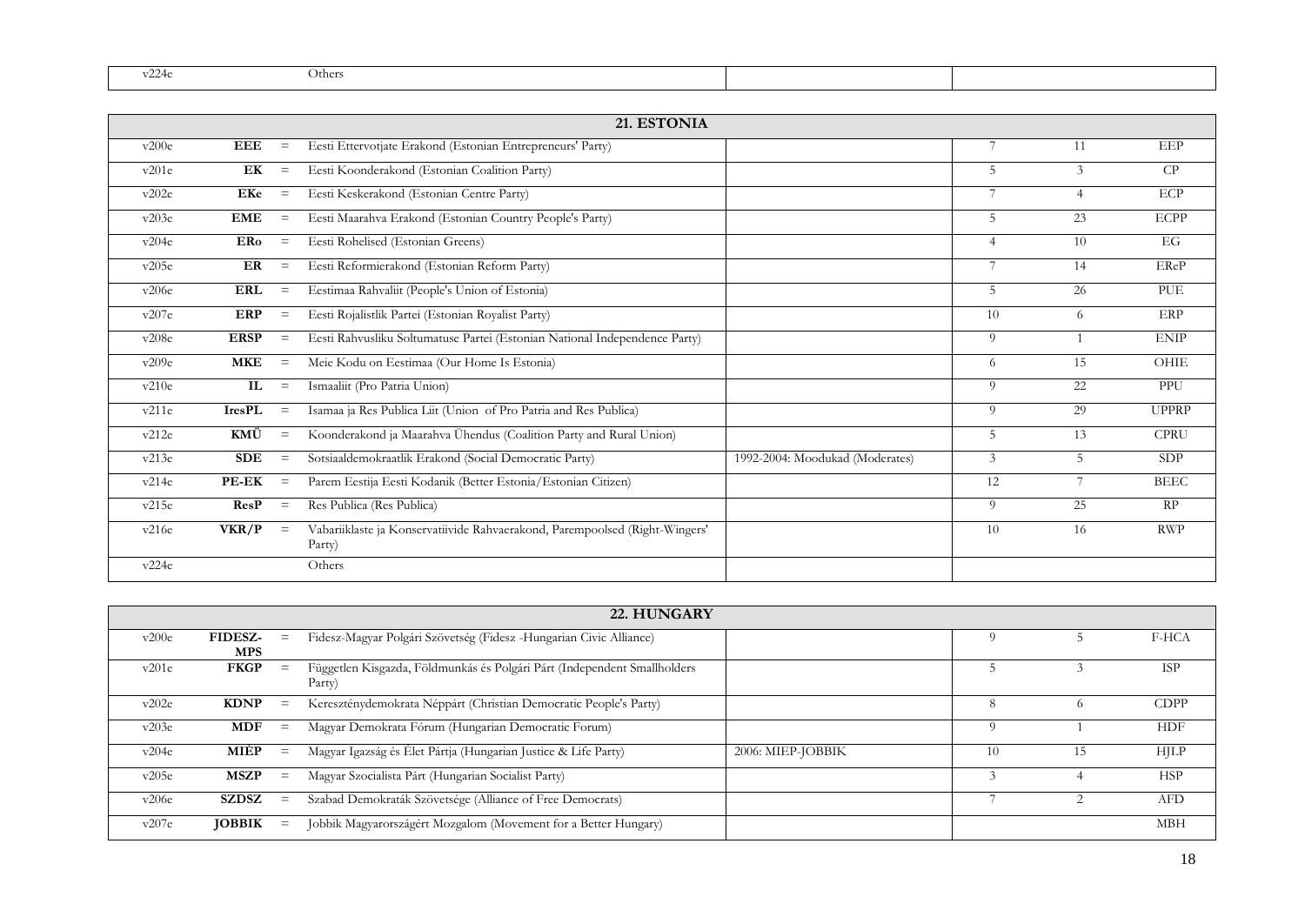| v208e | Lehet Más a Politika (Politics Can Be Different)<br>LMP<br>$\equiv$ |  | PCBD |
|-------|---------------------------------------------------------------------|--|------|
| .     | Others                                                              |  |      |

|       | 23. LATVIA     |          |                                                                                                        |                                                                                                                                                                                                    |                |                 |              |  |  |  |
|-------|----------------|----------|--------------------------------------------------------------------------------------------------------|----------------------------------------------------------------------------------------------------------------------------------------------------------------------------------------------------|----------------|-----------------|--------------|--|--|--|
| v200e | <b>DPS</b>     | $\equiv$ | Demokrātiskā Partija Saimnieks (Democratic Party-Saimnieks)                                            |                                                                                                                                                                                                    | 3              | 8               | <b>DPS</b>   |  |  |  |
| v201e | IL/V           | $\, =$   | Jaunais laiks (New Era)<br>Vienotība (Unity)                                                           | Vienotība was founded as electoral<br>coalition between JL and two minor<br>parties in 2010 and transformed to a<br>new party in 2011                                                              | 7              | 24              | NE/V         |  |  |  |
| v202e | IP             | $\equiv$ | Jaunā Partija (New Party)                                                                              |                                                                                                                                                                                                    | 3              | $\overline{22}$ | NP           |  |  |  |
| v203e | LC             | $\equiv$ | Savienība Latvijas Ceļš (Latvia's Way Alliance)                                                        |                                                                                                                                                                                                    | 7              | $\mathbf{1}$    | <b>LWA</b>   |  |  |  |
| v204e | LKDS/KDS       | $\equiv$ | Latvijas Kristīgo Demokrātu Savienība (Latvian Christian Democratic Union)                             | Contested the 1995 elections as part of<br>the electoral alliance Apvienotais Sarakst<br>(United List) with LZS and LDP.                                                                           | 8              | $7\phantom{.0}$ | <b>LCDU</b>  |  |  |  |
| v205e | <b>LNNK</b>    | $\equiv$ | Latvijas Nacionāli Konservatívā Partija (Latvian National Conservative Party)                          |                                                                                                                                                                                                    | 9              | $2 (+15)$       | <b>LNCP</b>  |  |  |  |
| v206e | <b>LPP</b>     | $\equiv$ | Latvijas Pirmaā Partija (Latvia's First Party)                                                         |                                                                                                                                                                                                    | 8              | 26              | LFP          |  |  |  |
| v207e | LPP-LC         | $\equiv$ | Latvijas Pirmaā Partija-Savienība Latvijas Ceļš (First Party and Latvia's Way)                         | Par labu Latviju in 2010                                                                                                                                                                           | 7              | 32              | $FP-LW$      |  |  |  |
| v208e | <b>LSDSP</b>   | $\equiv$ | Latvijas Sociāldemokrātiskā Strādnieku Partija (Latvian Social Democratic<br>Workers' Party)           | Prior 1999: Latvijas Sociāldemokrātu<br>Apvienība (Social Democratic Alliance)                                                                                                                     | 3              | 16              | <b>LSDWP</b> |  |  |  |
| v209e | <b>LZS</b>     | $\, =$   | Latvijas Zemnieku Savienība (Latvian Farmers' Union)                                                   | Contested the 1995 elections as part of<br>the electoral alliance Apvienotais Sarakst<br>(United List) with LKDS/KDS and<br>LDP.                                                                   | 5              | $5\overline{)}$ | <b>LFU</b>   |  |  |  |
| v210e | <b>LVP</b>     | $\equiv$ | Latvijas Vienības Partija (Latvian Unity Party)                                                        |                                                                                                                                                                                                    | $\overline{2}$ | 13              | LUP          |  |  |  |
| v211e | <b>LSP</b>     | $\equiv$ | Latvijas Sociālistiskā Partija (Latvian Socialist Party)                                               |                                                                                                                                                                                                    | $\mathbf{1}$   | $\overline{4}$  | LSP          |  |  |  |
| v212e | <b>PCTVL</b>   | $\equiv$ | Par Cilvēka Tiesībām Vienotā Latvijā (Human Rights in United Latvia)                                   |                                                                                                                                                                                                    | 2              | 25              | <b>HRUL</b>  |  |  |  |
| v213e | <b>SC</b>      | $\, =$   | Saskaņas Centrs (Harmony Centre)                                                                       |                                                                                                                                                                                                    | 6              | 31              | HC           |  |  |  |
| v214e | <b>TB-LNNK</b> | $=$      | Apvienība Tēvzemei un Brīvībai (For Fatherland and Freedom)<br>Nacionālā apvienība (National Alliance) | Merged with LNNK in 1997; Nacionālā<br>apvienība in 2010. Merged with its<br>alliance party Visu Latvijai! (All For<br>Latvia!) in 2011, turning the alliance<br>Nacionālā apvienība into a party. | $\overline{Q}$ | $21 (+6)$       | FFF          |  |  |  |
| v215e | <b>TKL-ZP</b>  | $\equiv$ | Tautas Kustība Latvijai - Zīgerista Partija (Popular Movement for Latvia -<br>Siegerist Party)         |                                                                                                                                                                                                    | 10             | 12              | PML-SP       |  |  |  |
| v216e | TP             | $\equiv$ | Tautas Partija (People's Party)                                                                        | Par labu Latviju in 2010                                                                                                                                                                           | 10             | 20              | PP           |  |  |  |
| v217e | <b>TSP</b>     | $\equiv$ | Tautas Saskaņas Partija (National Harmony Party)                                                       |                                                                                                                                                                                                    | 3              | $\overline{3}$  | <b>NHP</b>   |  |  |  |
| v218e | <b>ZZS</b>     | $\,=\,$  | Zaļo un Zemnieku Savienība (Green and Farmers Union)                                                   | In 1995 as LZP in an electoral alliance<br>with LNNK                                                                                                                                               | $\overline{4}$ | 25              | <b>GFU</b>   |  |  |  |
| v224e |                |          | Others                                                                                                 |                                                                                                                                                                                                    |                |                 |              |  |  |  |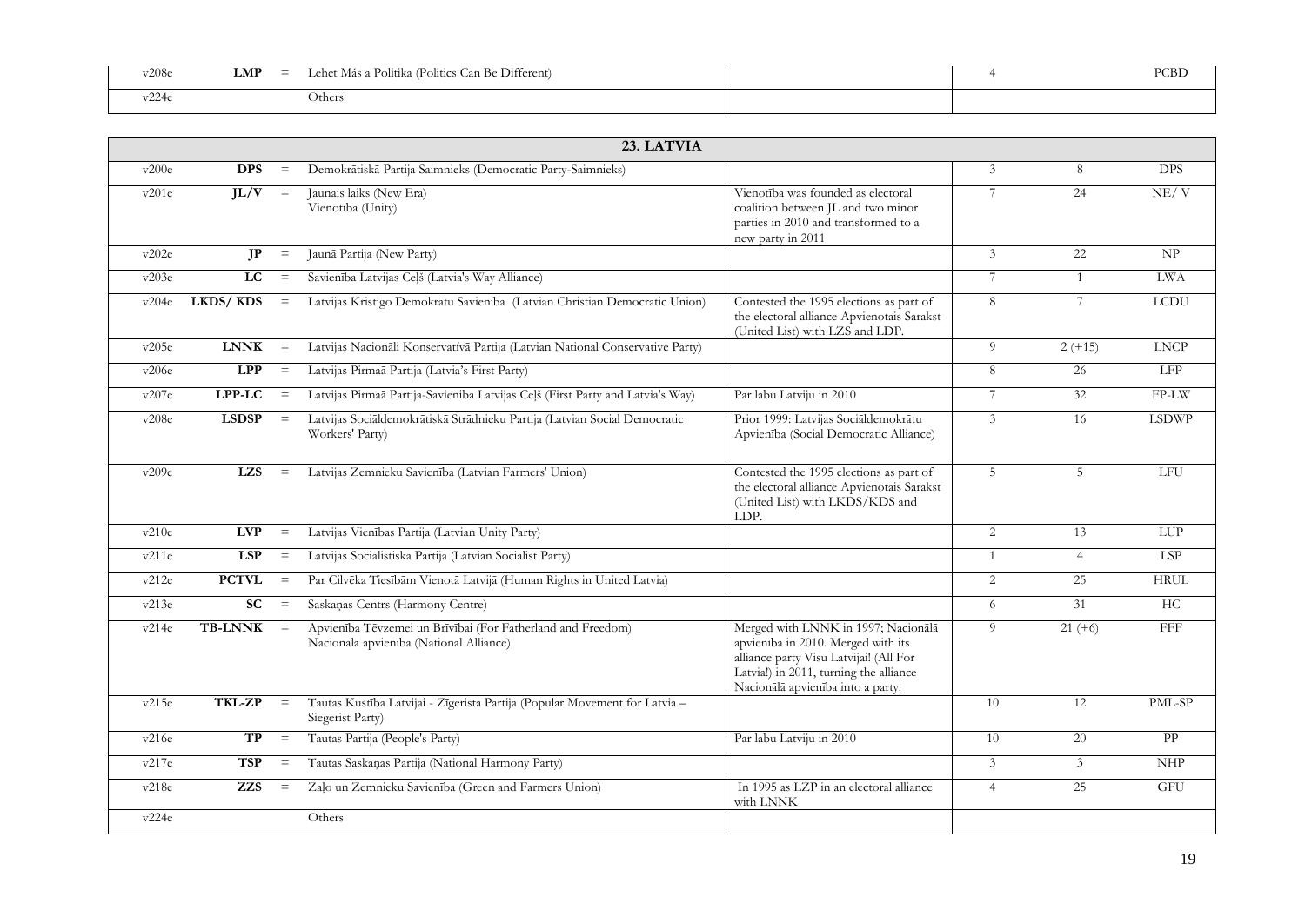|       | 24. LITHUANIA |                         |                                                                                                          |                                                                                         |                 |                        |              |  |  |  |  |
|-------|---------------|-------------------------|----------------------------------------------------------------------------------------------------------|-----------------------------------------------------------------------------------------|-----------------|------------------------|--------------|--|--|--|--|
| v200e | <b>DP</b>     | $\equiv$                | Darbo Partija (Labour Party)                                                                             |                                                                                         | 7               | 28                     | LP           |  |  |  |  |
| v201e | <b>KDS</b>    | $\equiv$                | Krikščionių Demokratų Sąjunga (Christian Democratic Union)                                               |                                                                                         | 8               | 18                     | <b>CDU</b>   |  |  |  |  |
| v202e | <b>LCS</b>    | $\equiv$                | Lietuvos Centro Sąjunga (Lithuanian Centre Union)                                                        |                                                                                         | 7               | 6                      | <b>LCUL</b>  |  |  |  |  |
| v203e | <b>LbCS</b>   | $\equiv$                | Liberaluir Centro Sajunga (Liberal and Centre Union)                                                     |                                                                                         | $7\phantom{.0}$ | 29                     | <b>LCU</b>   |  |  |  |  |
| v204e | <b>LDDP</b>   | $\equiv$                | Lietuvos Demokratinės Darbo Partijos (Lithuanian Democratic Labour Party)                                |                                                                                         | $\mathbf{1}$    | $\overline{1}$         | <b>LDLP</b>  |  |  |  |  |
| v205e | <b>LKDP</b>   | $\equiv$                | Lietuvos Krikščionių Demokratų Partija (Lithuanian Christian Democratic<br>Party)                        |                                                                                         | 8               | 3                      | <b>LCDP</b>  |  |  |  |  |
| v206e | LLaS          | $\equiv$                | Lietuvos Laisvės Sąjunga (Lithuanian Liberty Union)                                                      |                                                                                         | 12              | 10                     | <b>LLU</b>   |  |  |  |  |
| v207e | <b>LLRA</b>   | $\qquad \qquad =\qquad$ | Lietuvos Lenkų Rinkimų Akcija (Electoral Action for Lithuania's Poles)                                   |                                                                                         | 6               | 7                      | <b>EALP</b>  |  |  |  |  |
| v208e | <b>LLS</b>    | $\equiv$                | Lietuvos Liberalu Sąjunga (Lithuanian Liberal Union)                                                     |                                                                                         | 7               | 9                      | LLU          |  |  |  |  |
| v209e | <b>IL-NTS</b> | $=$                     | 'Jaunosios Lietuvos' ir Naujųjų Tautininku Sąjunga ('Young Lithuanians', New<br>Nationalist Union)       |                                                                                         | $\overline{Q}$  | 16                     | YL-NNU       |  |  |  |  |
| v210e | LPS           | $\equiv$                | Lietuvos Persitvarkymo Sąjūdis (Sajudis/Lithuanian Restructuring Movement)                               |                                                                                         | 9               | 2                      | S/LRM        |  |  |  |  |
| v211e | <b>LSDP</b>   | $\equiv$                | Lietuvos Socialdemokratų Partija (Lithuanian Social Democratic Party)                                    | In 2000 as AB-SDK; in2004 as ABAP-<br>UL which also contained NS-SL; in 2008<br>as LSdP | 3               | $4(+24+)$<br>$31 + 36$ | <b>LSDP</b>  |  |  |  |  |
| v212e | <b>LTS</b>    | $\, =$                  | Lietuvių Tautininkų Sąjunga (Lithuanian Nationalist Union)                                               |                                                                                         | 10              | 8                      | <b>LNU</b>   |  |  |  |  |
| v213e | <b>LVP</b>    | $\,=\,$                 | Lietuvos Valstieciu Partija (Lithuanian Peasants' Party)                                                 |                                                                                         | 5               | 20                     | LPP          |  |  |  |  |
| v214e | NS-SL         | $\equiv$                | Naujoji Sąjunga - Socialliberalai (New Union - Social Liberals)                                          | In alliance with LSDP in 2004                                                           | 7               | 25                     | NU-SL        |  |  |  |  |
| v215e | <b>PDP</b>    | $\equiv$                | Pilietinės Demokratijos Partija (Party of Civic Democracy)                                               | Breakaway from DP in 2006                                                               | 7               | 39                     | CDP          |  |  |  |  |
| v216e | <b>TS-LK</b>  | $=$                     | Tevynes Santara - Lietuvos Konservatoriai (Homeland Union)                                               |                                                                                         | $\tau$          | $15 (+34)$             | <b>HU</b>    |  |  |  |  |
| v217e | PK-UTT        | $\equiv$                | Rolando Pakso Koalicija Už Tvarka ir Teisingumas (Coalition of Rolandas<br>Paksas For Order and Justice) |                                                                                         | 10              | 32                     | <b>CRPOJ</b> |  |  |  |  |
| v218e | <b>VNDPS</b>  | $=$                     | Valstiečių ir Naujosios Demokratijos Partijų Sąjungos (Union of Peasants' and<br>New Democracy Parties)  | From 2005: Lietuvos valstiečių<br>liaudininkų sąjunga (LVLS)                            | $\overline{5}$  | 30                     | <b>UPND</b>  |  |  |  |  |
| v219e | <b>TPP</b>    | $\equiv$                | Tautos Prisikėlimo Partija (Nation's Resurrection Party)                                                 |                                                                                         | 7               | 35                     | <b>NRP</b>   |  |  |  |  |
| v220e | <b>LRLS</b>   | $\equiv$                | Lietuvos Respublikos Liberalų Sajunga (Liberal Movement of the Republic of<br>Lithuania)                 |                                                                                         | 8               | 37                     | <b>LMRL</b>  |  |  |  |  |
| v224e |               |                         | Others                                                                                                   |                                                                                         |                 |                        |              |  |  |  |  |

| 25. MALTA |                                                    |  |  |  |  |            |  |  |
|-----------|----------------------------------------------------|--|--|--|--|------------|--|--|
| v200e     | Partit Laburista (Malta Labour Party)<br>$PL =$    |  |  |  |  | <b>MLP</b> |  |  |
| v201e     | Partit Nazzjonalista (Nationalist Party)<br>$PN =$ |  |  |  |  | NP         |  |  |
| v202e     | Partit Communista (Communist Party)<br>$PC =$      |  |  |  |  |            |  |  |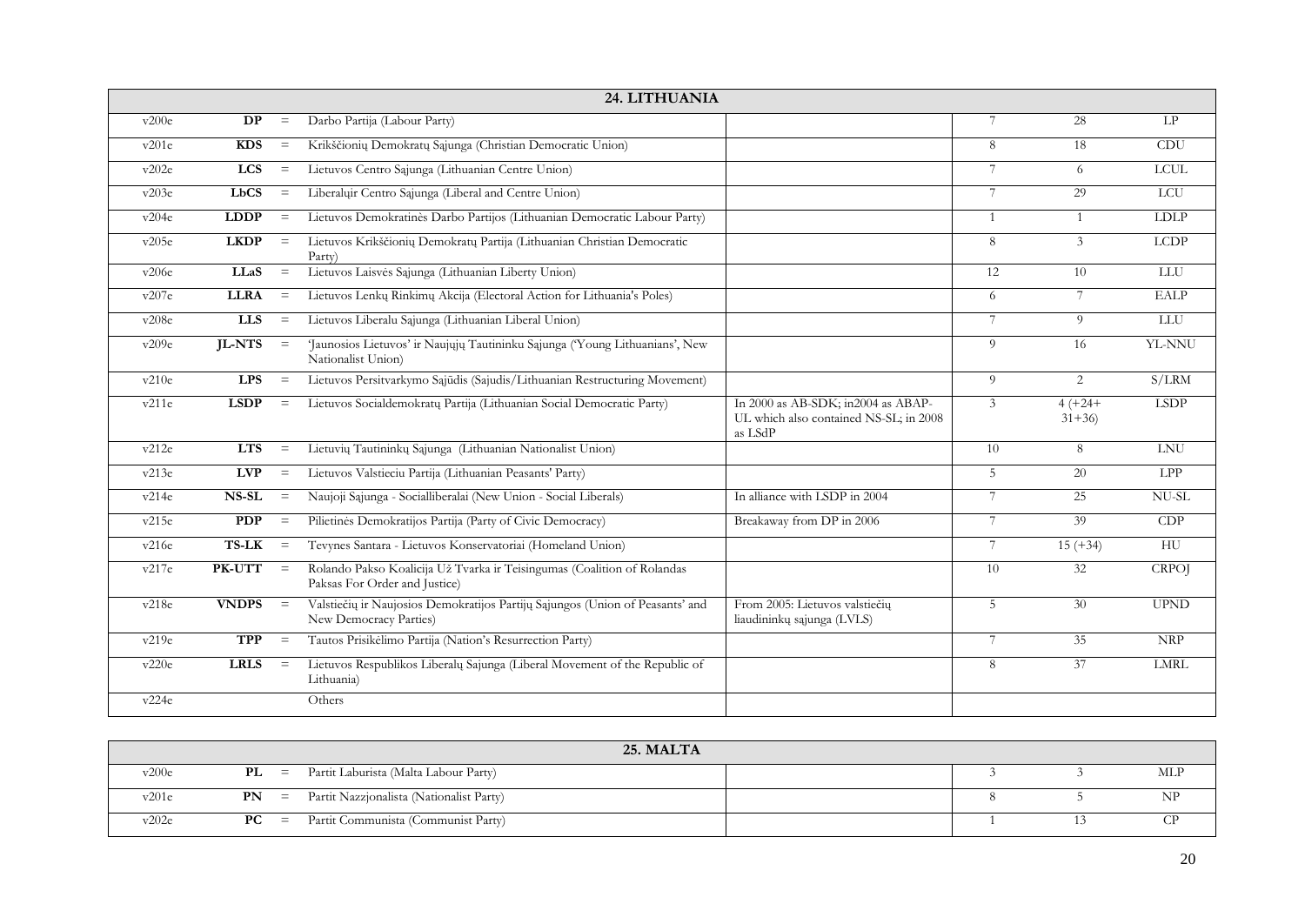| v203<br>$ -$ | AD<br>$\overline{\phantom{a}}$ | (Democratic Alternative)  <br>. Demokratika (1<br>Alternativa |  | ມ⊥ |
|--------------|--------------------------------|---------------------------------------------------------------|--|----|
| $\cap$       |                                | Jthers                                                        |  |    |

|       |             |                         | 26. POLAND                                                                   |                                                                                           |                |                |             |
|-------|-------------|-------------------------|------------------------------------------------------------------------------|-------------------------------------------------------------------------------------------|----------------|----------------|-------------|
| v200e | <b>AWS</b>  | $\equiv$                | Akcja Wyborcza Solidarność (Solidarity Electoral Action)                     |                                                                                           | 8              | 24             | <b>SEA</b>  |
| v201e | <b>BBWR</b> | $\equiv$                | Bezpartyjny Blok Wspierania Reform (Non-Party Reform Bloc)                   |                                                                                           | 7              | 19             | <b>NPRR</b> |
| v202e | <b>KLD</b>  | $\equiv$                | Kongres Liberalno-Demoktyczny (Liberal Democratic Congress)                  |                                                                                           | 7              | 7              | <b>LDC</b>  |
| v203e | <b>KPN</b>  | $\equiv$                | Konfederacja Polski Niepodległej (Confederation for an Independent Poland)   |                                                                                           | 9              | 6              | CIP         |
| v204e | <b>LPR</b>  | $\equiv$                | Liga Polskich Rodzin (League of Polish Families)                             |                                                                                           | 8              | 31             | LPF         |
| v205e | <b>MNSO</b> | $\equiv$                | Mniejszość Niemiecka Slska Opolskiego (German Minority in Opole Silesia)     |                                                                                           | 6              | 13             | <b>GM</b>   |
| v206e | PC/POC      | $\equiv$                | Porozumienie Centrum (Centre Alliance)                                       |                                                                                           | 8              | $\overline{4}$ | CA          |
| v207e | PChD        | $\equiv$                | Partia Chrześcijańskich Demokratów (Christian Democratic Party)              |                                                                                           | 8              | 16             | CDP         |
| v208e | PiS         | $\equiv$                | Prawo i Sprawiedliwość (Law and Justice)                                     |                                                                                           | 9              | 30             | LJ          |
| v209e | PL          | $\equiv$                | Porozumienie Ludowe (Peasant Alliance)                                       | A break-away 1992: Stronnictwo<br>Luowo-Chrześcijańskie (SL-CH)                           | 5              | 8              | PA          |
| v210e | <b>PPPP</b> | $\equiv$                | Polska Partia Przyjaciol Piwa (Polish Beer-Lovers' Party)                    | A faction 1992: Polski Program<br>Ekonomiczny (PPG)                                       | 12             | 10             | PBLP        |
| v211e | PO.         | $\,=\,$                 | Platforma Obywatelska (Citizens' Platform)                                   |                                                                                           | $\tau$         | 29             | CP          |
| v212e | <b>PSL</b>  | $\qquad \qquad =\qquad$ | Polskie Stronnistwo Ludowe (Polish Peasant Party)                            |                                                                                           | 5              | $\overline{5}$ | <b>PPP</b>  |
| v213e | ROP         | $\equiv$                | Ruch Odrodzenia Polski (Movement for the Reconstruction of Poland)           |                                                                                           | $\overline{Q}$ | 23             | <b>MRP</b>  |
| v214e | <b>SRP</b>  | $\equiv$                | Samoobrona Rzeczpospolitej Polskiej (Self-Defence of the Republic of Poland) |                                                                                           | 10             | 20             | <b>SD</b>   |
| v215e | <b>SLD</b>  | $\equiv$                | Sojusz Lewicy Demokratycznej (Democratic Left Alliance)                      |                                                                                           | 3              | $\overline{c}$ | DL          |
| v216e | S           | $\, =$                  | Solidarność (Solidarity)                                                     |                                                                                           | 12             | 9              | S           |
| v217e | UD          | $\equiv$                | Unia Demokratyczna (Democratic Union)                                        |                                                                                           | 7              | $\overline{1}$ | DU          |
| v218e | UP          | $\equiv$                | Unia Pracy (Union of Labour)                                                 |                                                                                           | 3              | 12             | UL.         |
| v219e | PD/UW       | $=$                     | Partia Demokratyczna (Democratic Party)<br>Unia Wolności (Freedom Union)     | UW (1994-2005) was the predecessor of<br>the Democratic Party. PD was founded<br>in 2005. | 7              | 22             | DP.         |
| v220e | ZChN        | $=$                     | Zjednoczenie Chrześcijańsko-Narodowe (Christian National Union)              |                                                                                           | 8              | 3              | <b>CNU</b>  |
| v224e |             |                         | Others                                                                       |                                                                                           |                |                |             |

|         |            | <b>ROMANIA</b><br>27                                               |  |     |
|---------|------------|--------------------------------------------------------------------|--|-----|
| v200e   | <b>AUR</b> | Alianța pentru Unitatea Românilor (Romanian Unity Alliance)        |  | RUA |
| $-201e$ | CDR        | Conventia Democrată din România (Democratic Convention of Romania) |  | ⌒⌒  |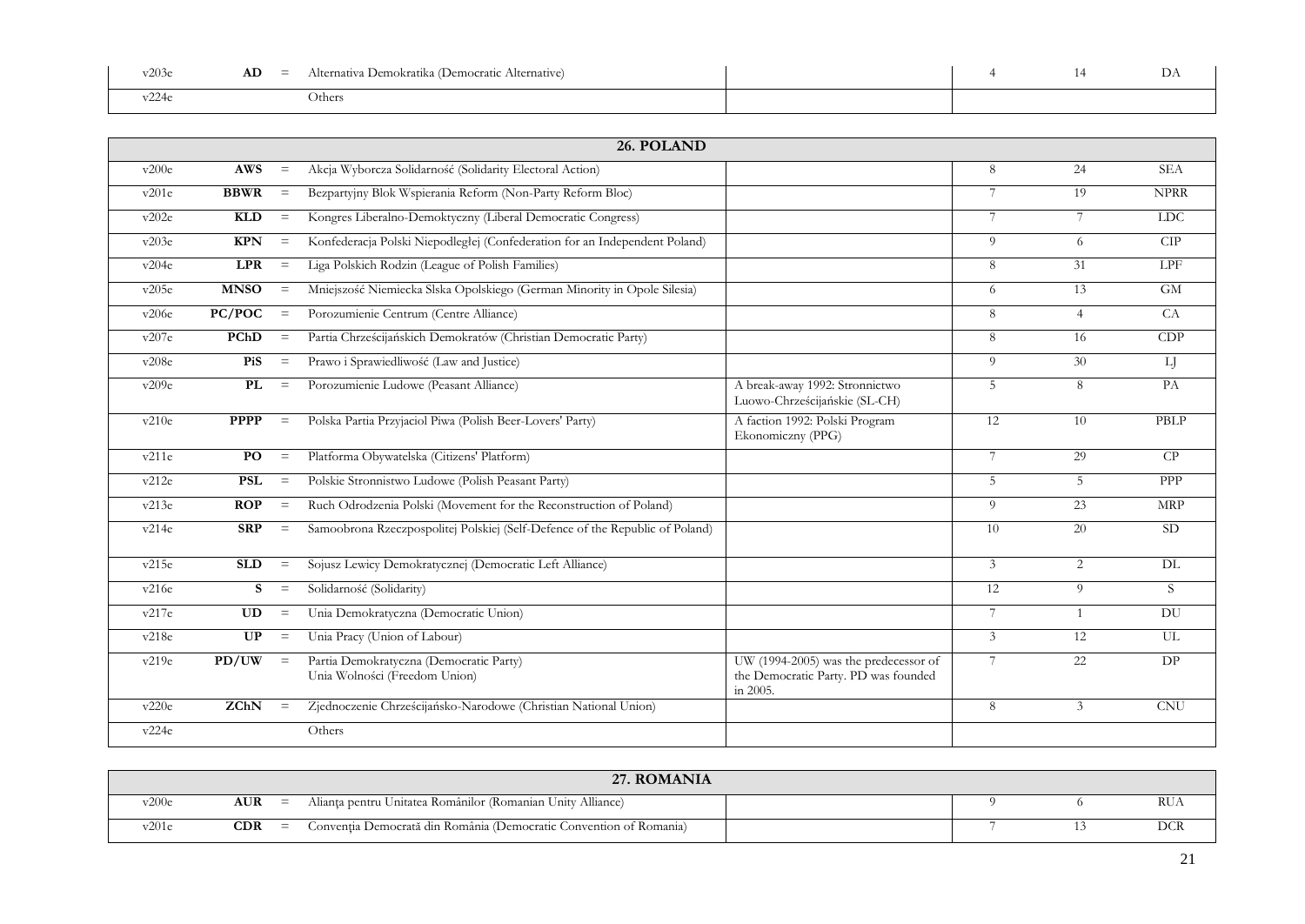| v202e | <b>FSN</b>   | $\qquad \qquad =$ | Frontul Salvării Naționale (National Salvation Front)                                                 |                                                          |                |                 | <b>NSF</b>   |
|-------|--------------|-------------------|-------------------------------------------------------------------------------------------------------|----------------------------------------------------------|----------------|-----------------|--------------|
| v203e | <b>GDC</b>   | $\equiv$          | Gruparea Democrată Centristă (Democratic Group of the Centre)                                         |                                                          | 12             | 11              | <b>DGC</b>   |
| v204e | <b>MER</b>   | $\qquad \qquad =$ | Mișcărea Ecologistă din Romănia (Ecological Movement of Romania)                                      |                                                          | $\overline{4}$ | 4               | <b>EMR</b>   |
| v205e | <b>PDAR</b>  | $\qquad \qquad =$ | Partidul Democrat Agrar din România (Agrarian Democratic Party of Romania)                            |                                                          | $\overline{5}$ | 7               | <b>ADPR</b>  |
| v206e | <b>PDL</b>   | $\quad \  \  =$   | Partidul Democrat Liberal (Democratic Liberal Party)                                                  |                                                          | 8              | 14              | DLP          |
| v207e | <b>PDSR</b>  | $\equiv$          | Partidul Democrației Sociale din România (Social Democracy Party of<br>Romania)                       | Merged with PSDR to form PSD in<br>2003                  | 3              | 19              | <b>SDPR</b>  |
| v208e | PER          | $\equiv$          | Partidul Ecologist Român (Romanian Ecologist Party)                                                   |                                                          | 9              | 8               | <b>REP</b>   |
| v209e | <b>PNL</b>   | $=$               | Partidul Național Liberal (National Liberal Party)                                                    |                                                          |                | 3               | NLP          |
| v210e | <b>PNTCD</b> | $=$               | Partidul Națiional Țărănesc Creștin Democrat (Christian Democratic National<br>Peasants Party)        |                                                          | 8              | 5               | <b>CDNPP</b> |
| v211e | <b>PRM</b>   | $\qquad \qquad =$ | Partidul România Mare (Greater Romania Party)                                                         |                                                          | 11             | 16              | <b>GRP</b>   |
| v212e | <b>PSDR</b>  | $=$               | Partidul Social Democrat Român (Romanian Social Democratic Party)                                     |                                                          | 3              | 10 <sup>1</sup> | <b>RSDP</b>  |
| v213e | <b>PSM</b>   | $\qquad \qquad =$ | Partidul Socialist al Muncii (Socialist Labor Party)                                                  |                                                          |                | 17              | <b>SLP</b>   |
| v214e | PStDR        | $\equiv$          | Partidul Socialist Democratic din România (Romanian Socialist Democratic<br>Party)                    |                                                          | 3              | 9               | <b>RStDP</b> |
| v215e | <b>PUNR</b>  | $\qquad \qquad =$ | Partidul Unității Naționale Române (Romanian National Unity Party)                                    |                                                          | 9              | 15              | <b>RNUP</b>  |
| v216e | <b>PUR</b>   | $\equiv$          | Partidul Umanist din România (Humanist Party of Romania)<br>Partidul Conservator (Conservative Party) | From 2005, Partidul Conservator<br>(Conservative Party). | 8              | 28              | <b>HPR</b>   |
| v217e | <b>UDMR</b>  | $\, =$            | Uniunea Democratică Maghiară din România (Hungarian Democratic Union)                                 |                                                          | 6              | 2               | <b>HDU</b>   |
| v224e |              |                   | Others                                                                                                |                                                          |                |                 |              |

|       |                |                   | 28. SLOVAKIA                                                                                             |                                                                          |                             |            |             |
|-------|----------------|-------------------|----------------------------------------------------------------------------------------------------------|--------------------------------------------------------------------------|-----------------------------|------------|-------------|
| v200e | <b>ANO</b>     | $\equiv$          | Aliancia Nového Občana (Alliance of the New Citizen)                                                     |                                                                          |                             | 30         | <b>NCA</b>  |
| v201e | <b>DUS</b>     | $\equiv$          | Demokratická Únia Slovenska (Democratic Union of Slovakia)                                               | Here constructed as a parliamentary<br>group in 1994 before the election |                             | 19         | <b>DUS</b>  |
| v202e | <b>LS-HZDS</b> | $=$               | L'udová Strana - Hnutie za Demokratické Slovensko (People's Party -<br>Movement for Democratic Slovakia) |                                                                          | 10                          |            | PP-MDS      |
| v203e | KDH            | $\equiv$          | Kresťanskodemokratické Hnutie (Christian Democratic Movement)                                            |                                                                          | 8                           | 2          | CDM         |
| v204e | <b>KSS</b>     | $\equiv$          | Komunistická Strana Slovenska (Communist Party of Slovakia)                                              |                                                                          |                             | 21         | <b>CPS</b>  |
| v205e | S              | $\equiv$          | Smer - Sociálna Demokracia (Direction)                                                                   |                                                                          |                             | $29 (+34)$ | D           |
| v206e | <b>SDK</b>     | $\equiv$          | Slovenská Demokratická Koalícia (Slovak Democratic Coalition)                                            |                                                                          | 8                           | 26         | <b>SDC</b>  |
| v207e | <b>SDKU</b>    | $\equiv$          | Slovenská Demokratická a Kresťanská Únia (Slovak Democratic and Christian<br>Union)                      |                                                                          | 8                           | $28 (+35)$ | <b>SDCU</b> |
| v208e | SDL            | $\equiv$          | Strana Demokratickej L'avice (Democratic Left)                                                           |                                                                          | $\mathcal{D}_{\mathcal{L}}$ | 12         | DL          |
| v209e | SMK            | $\qquad \qquad =$ | Strana Maďarskej Koalície (Hungarian Coalition Party)                                                    |                                                                          | 6                           | $17 (+5)$  | HCP         |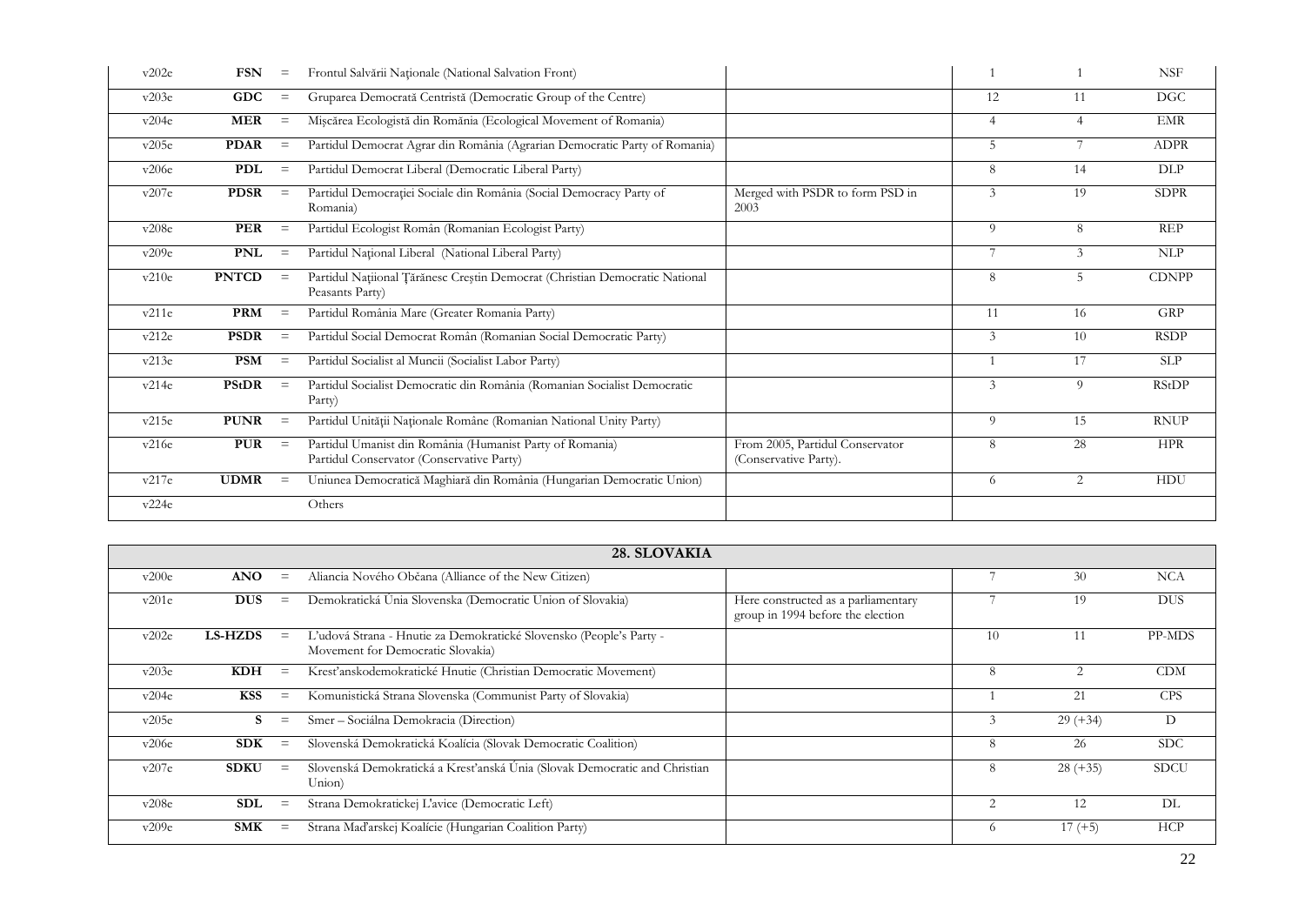| v210e |                  | $\text{SNS}$ = Slovenská Národná Strana (Slovak National Party)     |    | <b>SNP</b> |
|-------|------------------|---------------------------------------------------------------------|----|------------|
| v211e | $SOP =$          | Strana Občianskeho Porozumenia (Party of Civic Understanding)       | 26 | PCU        |
| v212e | SV —<br>$\equiv$ | Spoločná Voľba (Common Choice)                                      |    | CC         |
| v213e | $ZRS =$          | Združenie Robotnikov Slovenska (Association of Workers in Slovakia) | 20 | AWS        |
| v214e | $SaS =$          | Sloboda a Solidarita (Freedom and Solidarity)                       |    | FaS        |
| v215e | $MH =$           | MOST-HÍD (Bridge)                                                   |    | B          |
| v224e |                  | Others                                                              |    |            |

| 29. SLOVENIA |              |                         |                                                                                           |                                                                                            |                 |                |             |
|--------------|--------------|-------------------------|-------------------------------------------------------------------------------------------|--------------------------------------------------------------------------------------------|-----------------|----------------|-------------|
| v200e        | <b>DeSUS</b> | $=$                     | Demokratska Stranka Upokojencev Slovenije (Democratic Party of Pensioners<br>of Slovenia) |                                                                                            | 12              | 9              | <b>DPPS</b> |
| v201e        | <b>DSS</b>   | $=$                     | Demokraticna Stranka Slovenije (Democratic Party of Slovenia)                             |                                                                                            | $7\phantom{.0}$ | 5              | <b>DPS</b>  |
| v202e        | <b>LDS</b>   | $\equiv$                | Liberalna Demokracija Slovenije (Liberal Democratic Party)                                |                                                                                            | 7               | 2              | LDP         |
| v203e        | <b>LS</b>    | $\qquad \qquad =\qquad$ | Liberalna Stranka (Liberal Party)                                                         |                                                                                            | $\overline{7}$  | 8              | LP          |
| v204e        | Nsi-KLS      | $=$                     | Nova Slovenija - Kršcanska Ljudska Stranka (New Slovenia-Christian People's<br>Party)     |                                                                                            | 8               | 22             | NS-CPP      |
| v205e        | SDP          | $\equiv$                | Stranka Demokraticne Prenove (Party of Democratic Reform)                                 |                                                                                            |                 | $\overline{1}$ | <b>PDR</b>  |
| v206e        | <b>SDS</b>   | $\equiv$                | Slovenska Demokratska Stranka (Slovenian Democratic Party)                                | Prior to 2003: Socialdemokratska<br>Stranka Slovenije (Social Democratic<br>Party)         | 9               | 7              | SDP         |
| v207e        | <b>SKD</b>   | $\equiv$                | Slovenski Krscanski Demokrati (Slovenian Christian Democrats)                             |                                                                                            | 8               | 3              | <b>SCD</b>  |
| v208e        | <b>SLSt</b>  | $\equiv$                | Slovenska Ljudska Strana (Slovenian People's Party)                                       |                                                                                            | 5               | $4 (+24 + 28)$ | <b>SPP</b>  |
| v209e        | <b>SMS</b>   | $\equiv$                | Stranka Mladih Slovenije (Party of Slovenian Youth)                                       |                                                                                            | $\overline{4}$  | 23             | <b>PSY</b>  |
| v210e        | <b>SNS</b>   | $\equiv$                | Slovenska Naciolna Stranka (Slovenian National Party)                                     |                                                                                            | 10              | 15             | <b>SNP</b>  |
| v211e        | SSS          | $\qquad \qquad =$       | Socialisticna Stranka Slovenije (Socialist Party)                                         |                                                                                            | 3               | 10             | <b>SP</b>   |
| v212e        | SD           | $\equiv$                | Socialnih Demokrati (Social Democrats)                                                    | Prior to 2005: Zdruzena Lista Socialnih<br>Demokratov (United List of Social<br>Democrats) | 3               | 14             | SD          |
| v213e        | ZS           | $\equiv$                | Zeleni Slovenije (Greens of Slovenia)                                                     |                                                                                            | $\overline{4}$  | 6              | <b>GS</b>   |
| v214e        | Z            | $=$                     | Zares (For Real)                                                                          |                                                                                            | 7               | 27             | <b>FR</b>   |
| v224e        |              |                         | Others                                                                                    |                                                                                            |                 |                |             |

#### **Party Family Codings**

1. Communist Parties

2. Left-Socialist Parties